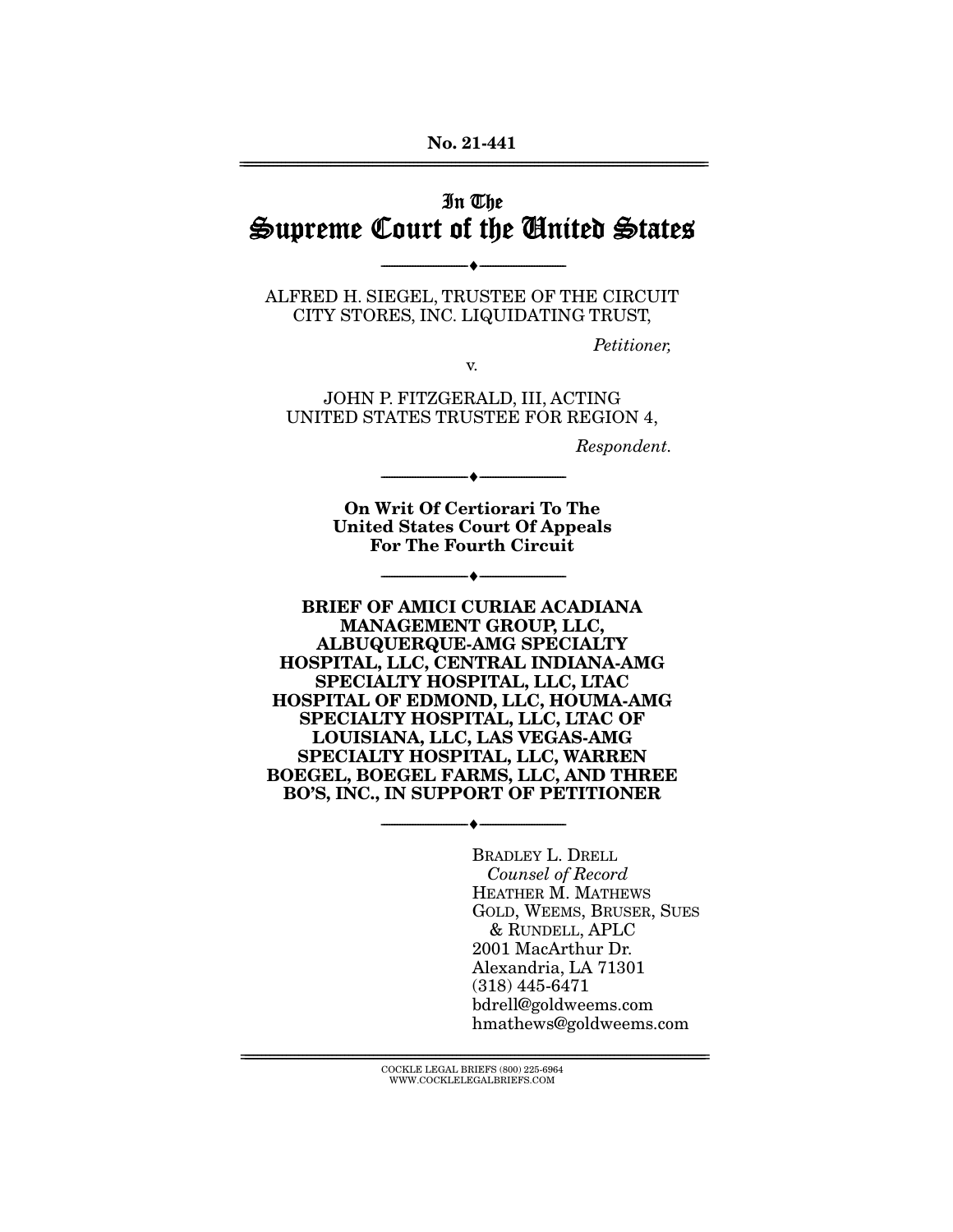# TABLE OF CONTENTS

|      |    |                                                                                                                                                       | Page           |
|------|----|-------------------------------------------------------------------------------------------------------------------------------------------------------|----------------|
|      |    |                                                                                                                                                       | 1              |
|      |    |                                                                                                                                                       | $\overline{4}$ |
|      |    |                                                                                                                                                       | 5              |
| I.   |    | The dual bankruptcy systems have diver-<br>gent effects on the rights and liabilities of                                                              | 5              |
|      |    | A. The systemic differences are consequen-<br>tial and affect contemporary, headline-                                                                 | 5              |
|      | B. | The systemic non-uniformity has en-<br>couraged corporate debtors to engage<br>in the forum shopping the Bankruptcy<br>Clause was designed to prevent | 11             |
| П.   |    | Congress rendered systemic non-uniformity                                                                                                             | 17             |
|      |    | A. Congress adopted the U.S. Trustee<br>Program on the basis of policy                                                                                | 17             |
|      | B. | Congress exempted Alabama<br>and<br>North Carolina from the U.S. Trustee<br>Program to accommodate judges in                                          | 18             |
| III. |    | Congress delegated its authority under<br>the Bankruptcy Clause to certain judges                                                                     | 21             |
|      |    | A. The U.S. Trustee and Bankruptcy Ad-<br>ministrator systems are subject to the<br>Bankruptcy Clause                                                 | 21             |

i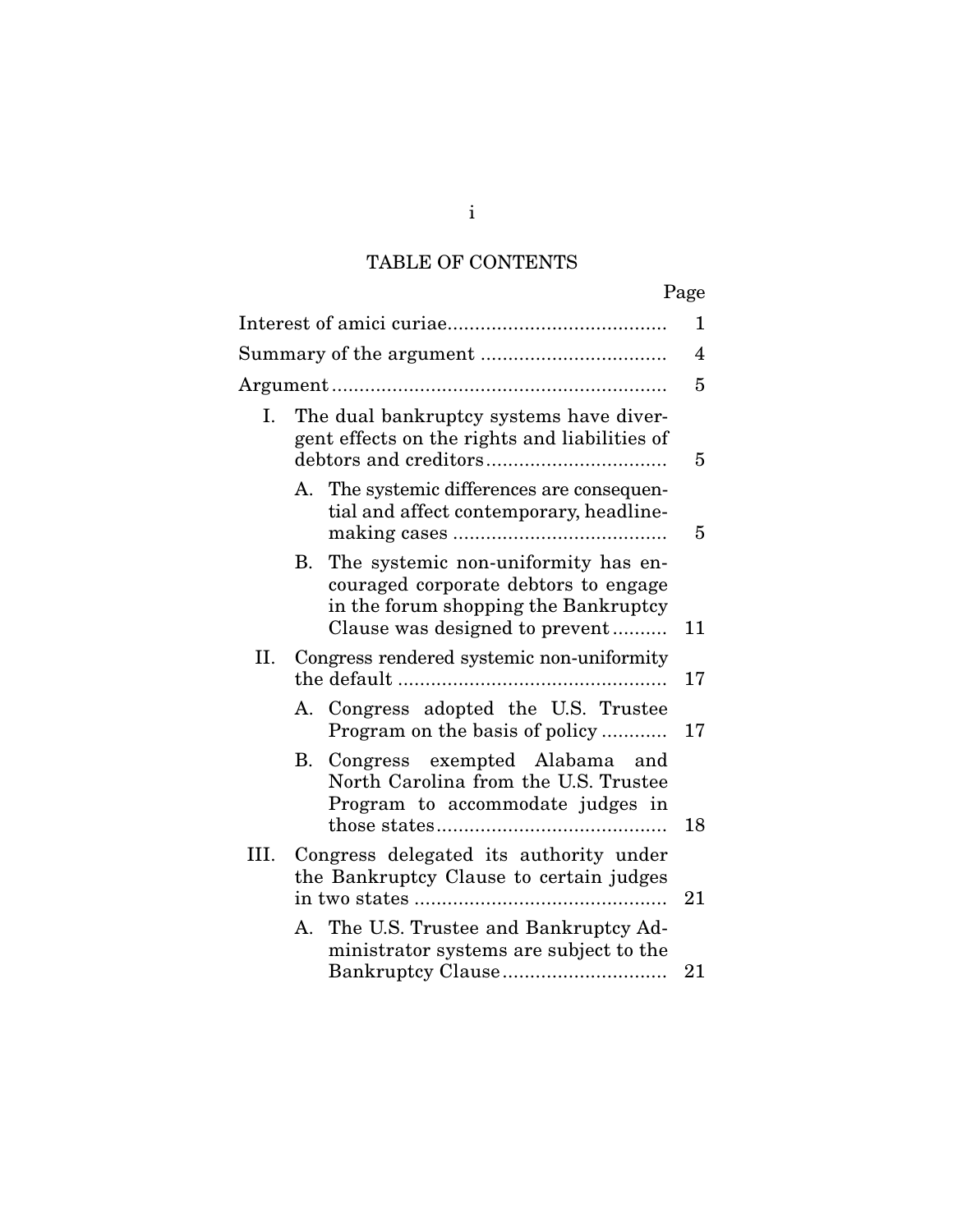# TABLE OF CONTENTS—Continued

Page

| B. Congress unconstitutionally delegated |  |
|------------------------------------------|--|
| power to bankruptcy judges in Ala-       |  |
|                                          |  |
|                                          |  |

ii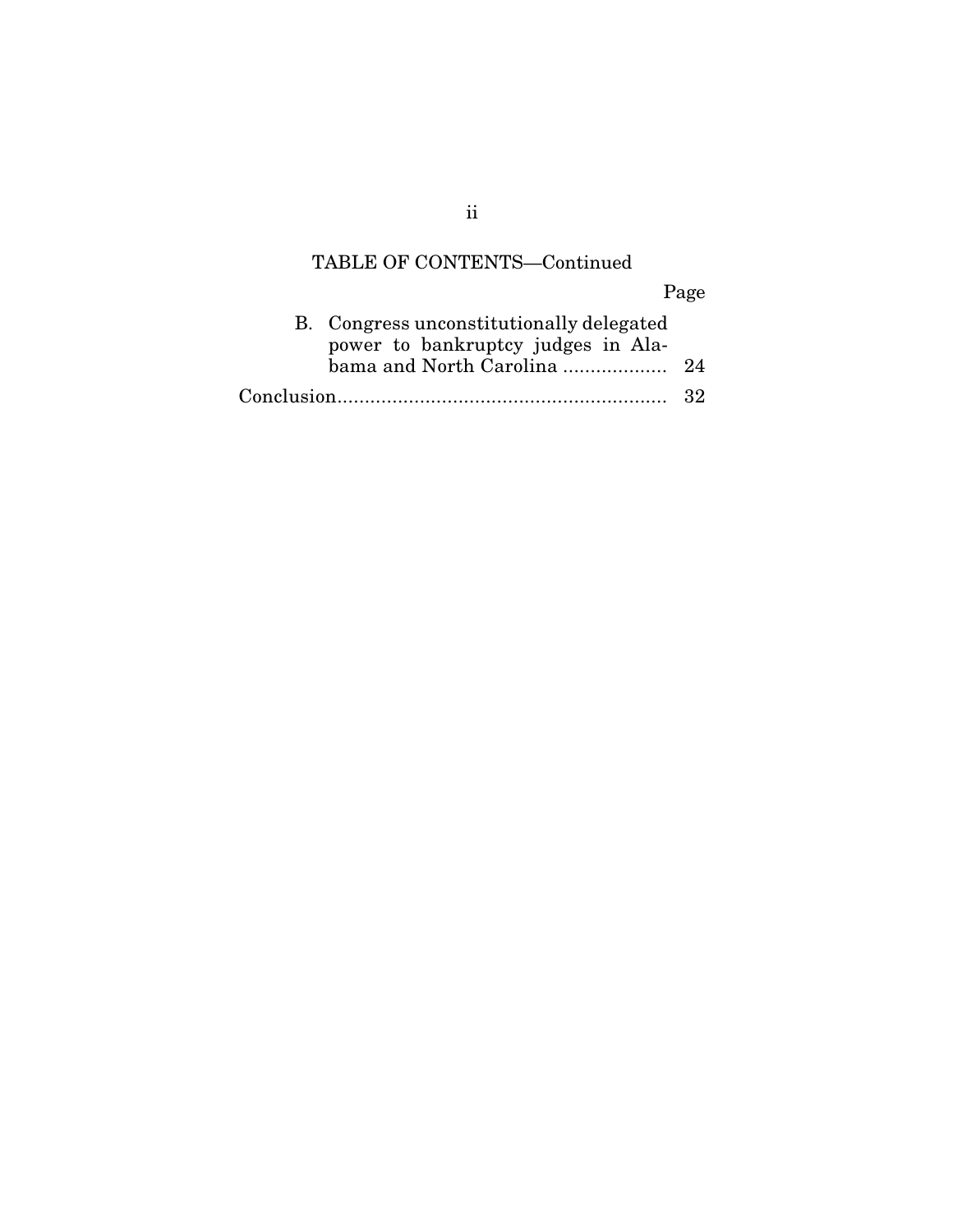# TABLE OF AUTHORITIES

Page

# CASES:

| Acadiana Mgmt. Grp., LLC v. United States,<br>No. 1:19-cv-00496 (Fed. Cl. filed Apr. 3, 2019)1, 3         |
|-----------------------------------------------------------------------------------------------------------|
| Acadiana Mgmt. Grp., LLC v. United States,<br>No. 21-1941 (Fed. Cir. filed May 11, 2021) 2, 20            |
| Acadiana Mgmt. Grp., LLC v. United States,                                                                |
| Aldrich Pump LLC, In re,<br>No. 20-30608 (Bankr. W.D.N.C.) 12, 13, 14                                     |
| Bestwall LLC, In re,<br>No. 17-31795,<br>(Bankr. W.D.N.C. filed Nov. 2, 2017)  8, 10, 14, 15, 16          |
| Bestwall LLC, In re,<br>606 B.R. 243 (Bankr. W.D.N.C. 2019),<br>aff'd, No. 3:20-CV-105-RJC, 2022 WL 68763 |
| Buffets, LLC, In re,                                                                                      |
| Circuit City Stores, Inc., In re,                                                                         |
| Clinton Nurseries, Inc., In re,<br>No. 20-1209 (2d Cir. filed Apr. 14, 2020) passim                       |
| Clinton Nurseries, Inc., In re,                                                                           |
| DBMP LLC, In re,<br>No. 20-30080, 2021 Bankr. LEXIS 2194<br>(Bankr. W.D.N.C. Aug. 10, 2021)  12, 14       |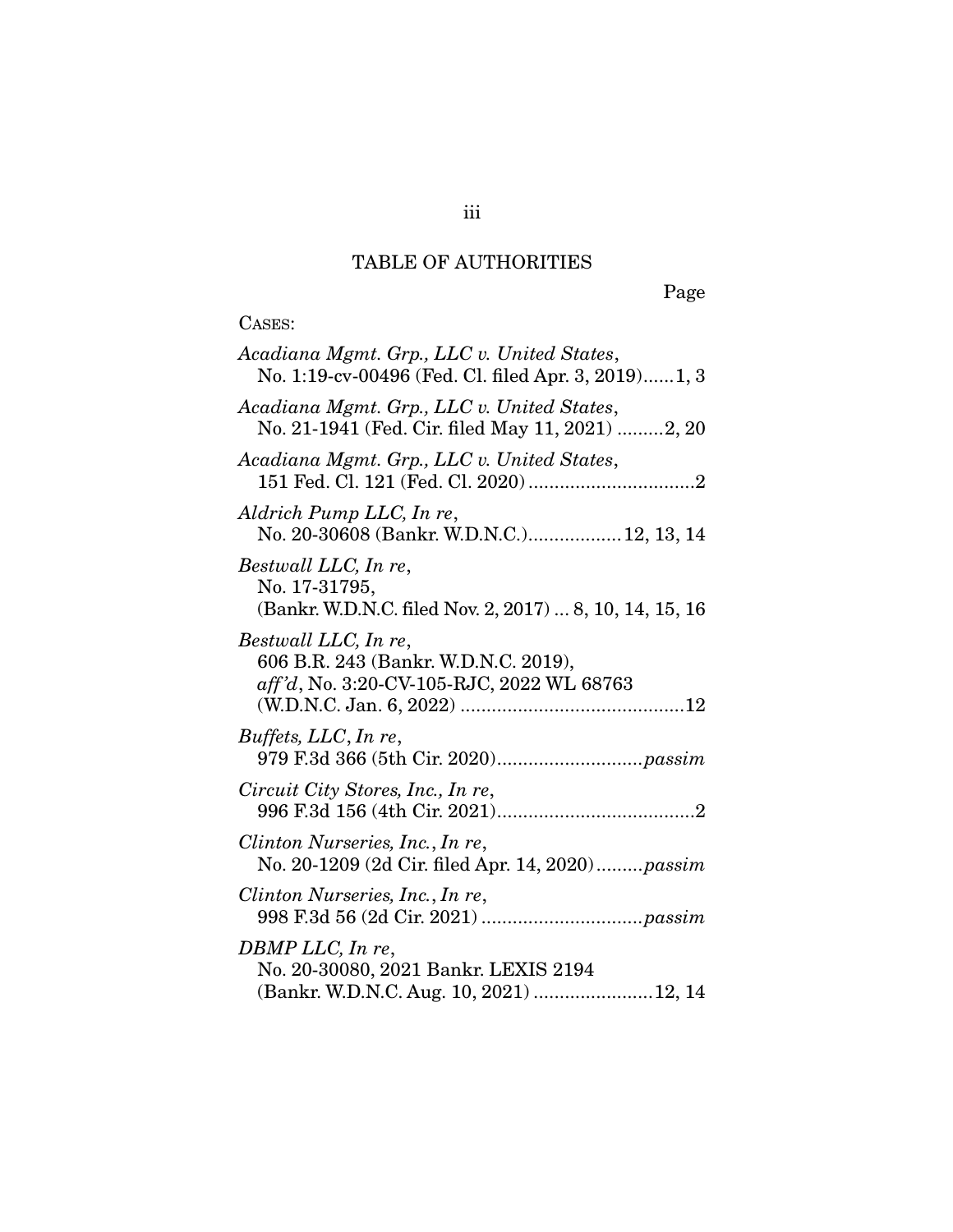| Garlock Sealing Techs., LLC, In re,<br>504 B.R. 71 (Bankr. W.D.N.C. 2014)11                      |
|--------------------------------------------------------------------------------------------------|
| Gundy v. United States,                                                                          |
| Hanover National Bank v. Moyses,                                                                 |
| Hood, In re,                                                                                     |
| Indus. Union Dep't, AFL-CIO v. API,<br>448 U.S. 607, 100 S. Ct. 2844 (1980)31                    |
| John Q. Hammons Fall 2006, LLC, In re,                                                           |
| Kaiser Gypsum Co., Inc., In re,<br>No. 16-31602<br>(Bankr. W.D.N.C. filed Sept. 30, 2016)  8, 10 |
| Kinsella v. United States,                                                                       |
| Louisville Joint Stock Land Bank v. Radford,                                                     |
| $LTL$ Mgmt., $LLC$ , In re,<br>No. 21-30589<br>(Bankr. D.N.J. filed Oct. 14, 2021) 5, 6, 14      |
| McCulloch v. Maryland,                                                                           |
| Mistretta v. U.S.,<br>488 U.S. 361, 109 S. Ct. 647 (1989)29, 30                                  |

iv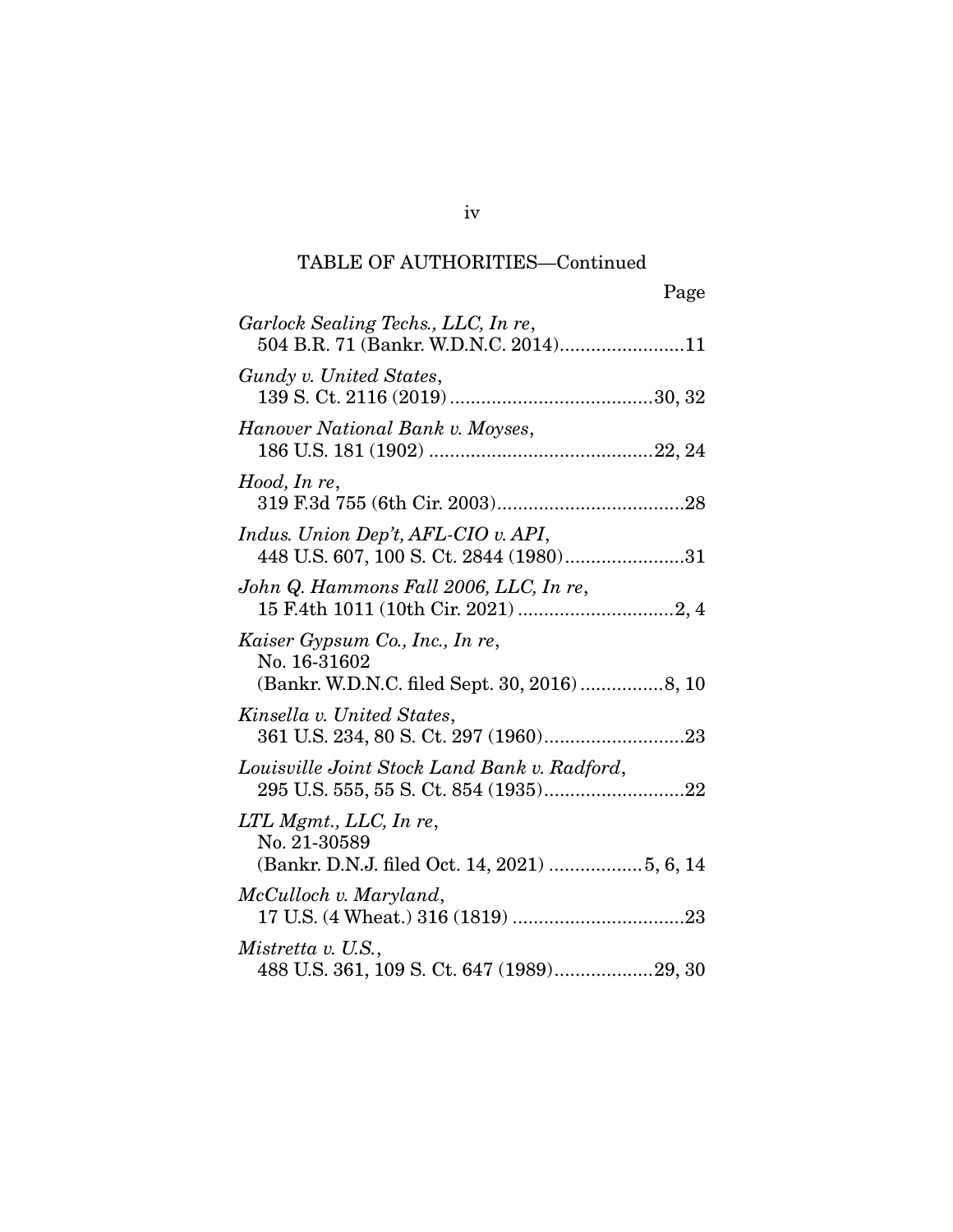| Mosaic Mgmt. Grp., Inc., In re,<br>No. 20-12547, 2022 U.S. App. LEXIS 1239                      |
|-------------------------------------------------------------------------------------------------|
| MF Glob. Holdings Ltd., In re,<br>615 B.R. 415 (Bankr. S.D.N.Y. 2020)21, 22                     |
| Murray Boiler LLC, In re,<br>No. 20-30609 (Bankr. W.D.N.C.) 12, 13, 14                          |
| N. Pipeline Constr. Co. v. Marathon Pipe Line Co.,<br>458 U.S. 50, 102 S. Ct. 2858 (1982)27, 29 |
| Penn Cent. Transp. Co., In re,<br>384 F. Supp. 895<br>(Regional Rail Reorg.Ct. 1974) 11         |
| Plaza de Diego Shopping Ctr., Inc., In re,                                                      |
| Reiman, In re,                                                                                  |
| Ry. Labor Executives' Ass'n v. Gibbons,<br>455 U.S. 457, 102 S. Ct. 1169 (1982)22, 32           |
| St. Angelo v. Victoria Farms, Inc.,                                                             |
| Stern v. Marshall,                                                                              |
| Sticka v. Applebaum,                                                                            |
| Sturges v. Crowninshield,<br>17 U.S. (4 Wheat.) 122 (1819) 27, 28                               |

v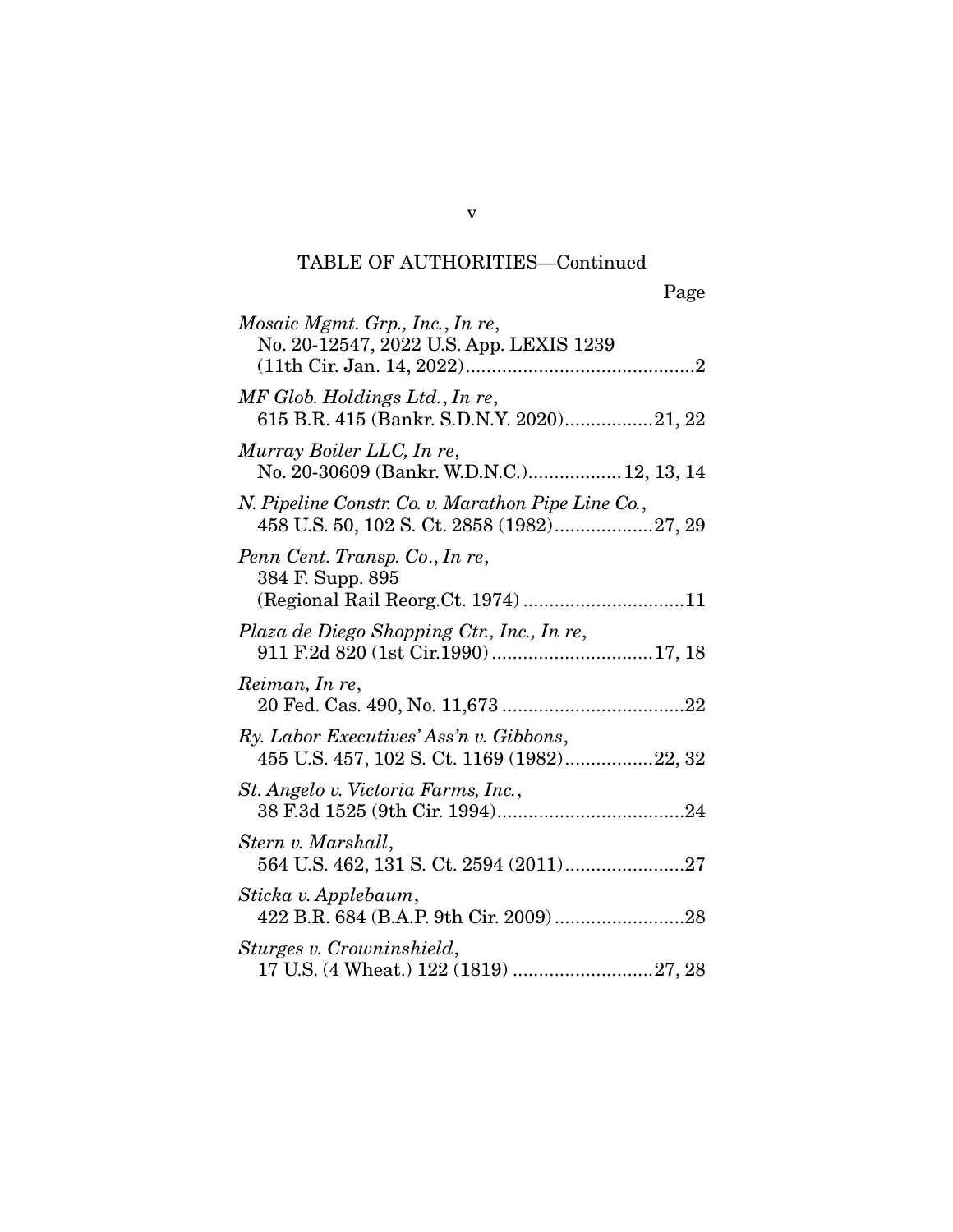| Wellness Int'l Network, Ltd. v. Sharif, |  |
|-----------------------------------------|--|
|                                         |  |
| Wright v. Union Cent. Life Ins. Co.,    |  |

### CONSTITUTION AND STATUTES:

| Bankruptcy Judgeship Act of 2017, Pub. L. No.  |
|------------------------------------------------|
|                                                |
|                                                |
| Fed. R. Bankr. P. 9035, Notes of Advisory Com- |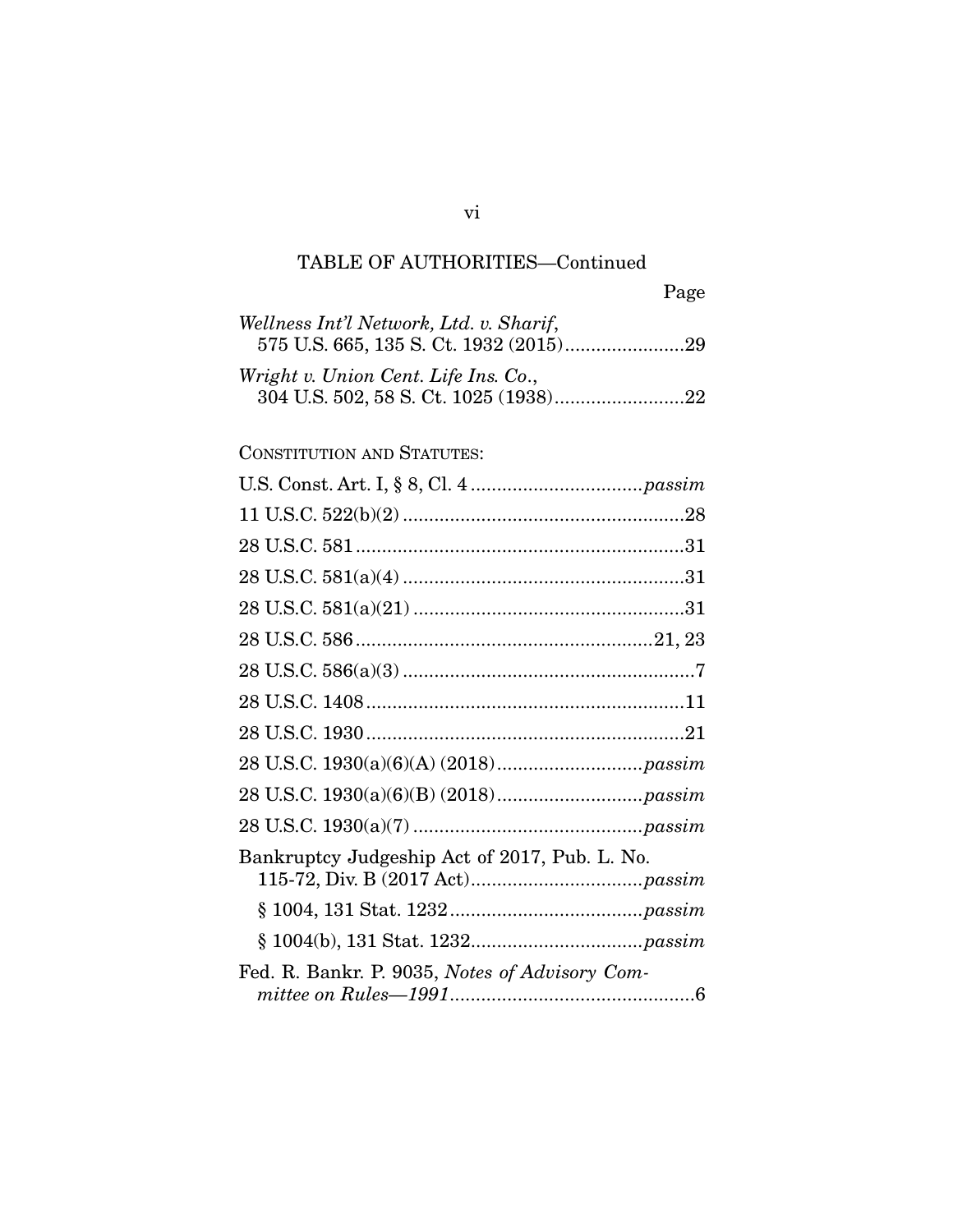| Pub. L. No. 95-598, 92 Stat. 2549 (1978) (1978)          |
|----------------------------------------------------------|
| Pub. L. No. 99-554, Tit. III, 100 Stat. 3088 (1986)      |
|                                                          |
|                                                          |
|                                                          |
|                                                          |
| Pub. L. No. 101-650, Tit. III, § 317(a), 104 Stat.       |
| Pub. L. No. 103-394, § 211(a)(1), 108 Stat. 4106  18, 19 |
| Pub. L. No. 106-518, Tit. V, § 501, 114 Stat. 2410       |

### MISCELLANEOUS:

| About the B.A., UNITED STATES BANKRUPTCY AD-<br>MINISTRATOR, NORTHERN DISTRICT OF ALABAMA<br><https: about-ba="" www.alnba.uscourts.gov="">7</https:>  |
|--------------------------------------------------------------------------------------------------------------------------------------------------------|
| "Abusing Chapter 11: Corporate Efforts to Side-<br>Step Accountability Through Bankruptcy"<br><https: abusing-chapter-11="" tinyurl.com="">16</https:> |
| <i>Bankruptcy Administrator</i> , U.S. BANKRUPTCY<br>ADMINISTRATOR, MIDDLE DISTRICT OF NORTH<br>CAROLINA <http: www.ncmba.uscourts.gov="">6</http:>    |
| Federalist, The, No. 32 (Alexander Hamilton)<br>(George W. Carey & James McClellan eds.,                                                               |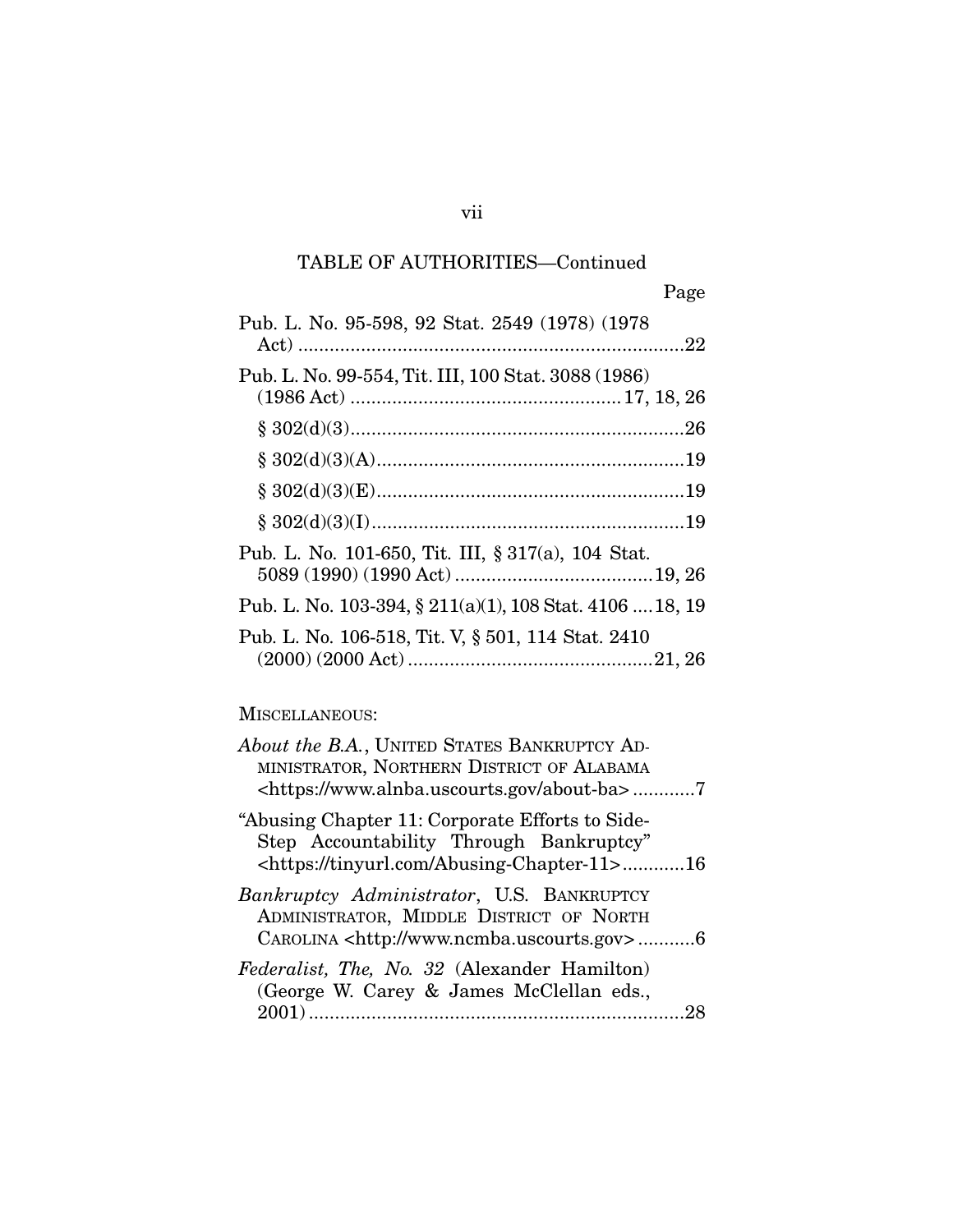|                                                                                                                                                                       | Page |
|-----------------------------------------------------------------------------------------------------------------------------------------------------------------------|------|
| Federalist, The, No. 42 (Law ed. 1961) 11                                                                                                                             |      |
| Founders' Constitution, The (Philip B. Kurland                                                                                                                        |      |
| Guide to Judiciary Policy, Vol. 1, Ch. 14,<br>§ 1420.30.20(b) (Feb. 22, 2021) <https: www.<br="">uscourts.gov/sites/default/files/guide-vol01-</https:>               |      |
|                                                                                                                                                                       |      |
| H.R. Rep. No. 595, 95th Cong., 2d Sess. (1978)17                                                                                                                      |      |
| H.R. Rep. No. 764, 99th Cong., 2d Sess. (1986)18                                                                                                                      |      |
| H.R. Rep. No. 106-123 (1999) (Justice Dep't com-<br>ments) <https: bankruptcy-reform-<="" td="" tinyurl.com=""><td></td></https:>                                     |      |
| Hartley, J. and Gose, J., The Bankruptcy Admin-<br>istrator Program and the U.S. Trustee Pro-<br><i>gram</i> <https: nbrc-submittal="" tinyurl.com="">20</https:>     |      |
| "J&J Renews Fight to Halt Baby Powder Suits<br>Using Bankruptcy," Bloomberg (Nov. 4, 2021)<br><https: j-j-renews-fight="" tinyurl.com="">10, 11</https:>              |      |
| <i>Jeffery J. Hartley</i> , HELMSING LEACH, ATTORNEYS<br>AT LAW <https: jeffery-hartley="" tinyurl.com="">20</https:>                                                 |      |
| "Johnson & Johnson's 'Texas-Two-Step' Sparks<br>Outcry over US Bankruptcy Regime," Finan-<br>cial Times (Oct. 27, 2021) <https: td="" tinyurl.<=""><td></td></https:> |      |

viii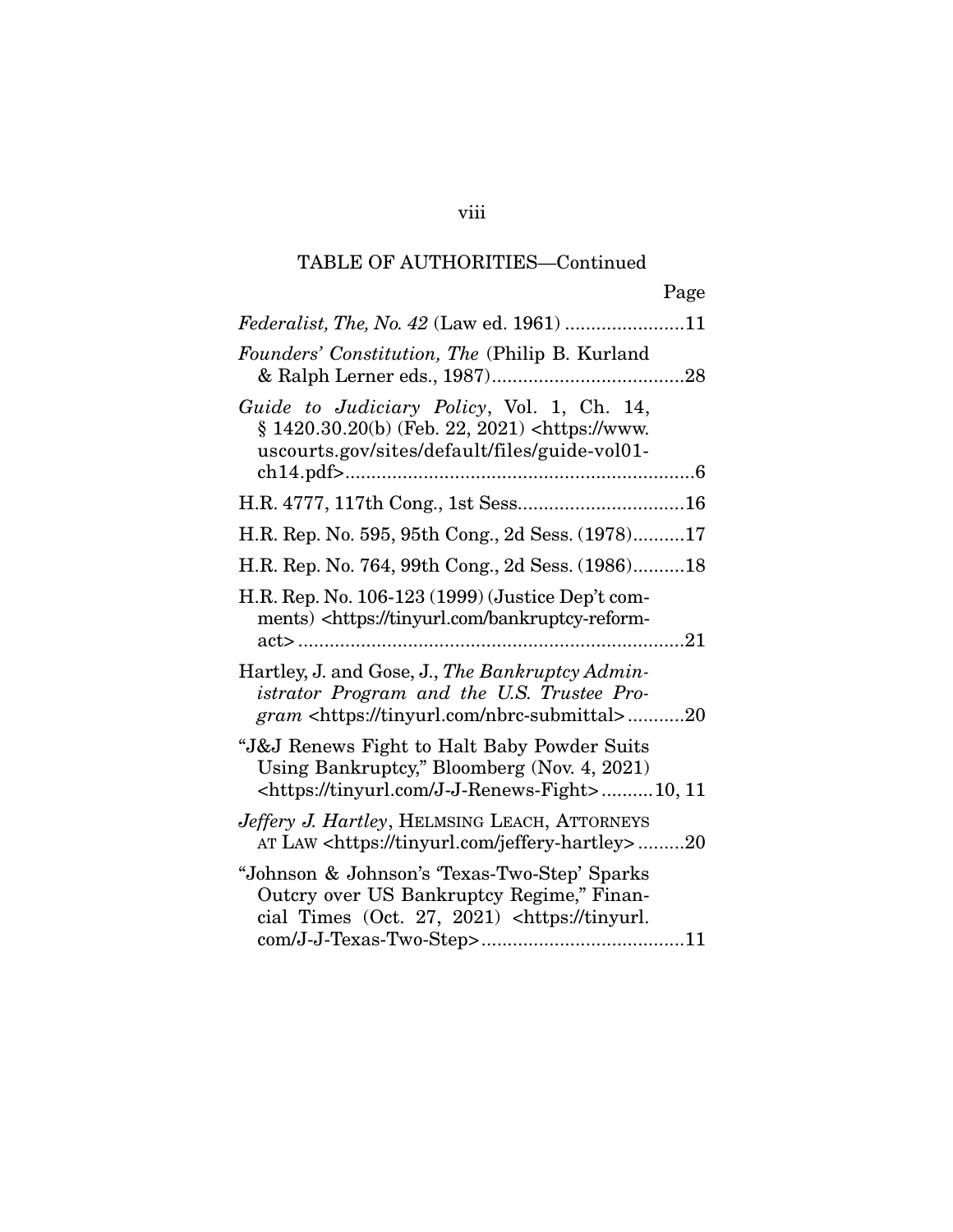| "Justice Department Files Statement of Interest"<br>in New Asbestos Trust Proposal," Press Re-<br>lease No. 18-1187 (Sept. 13, 2018) <https: <br="">tinyurl.com/Kaiser-Statement-of-Interest&gt;10</https:>           |
|-----------------------------------------------------------------------------------------------------------------------------------------------------------------------------------------------------------------------|
| "Justice Department Files Statement of Interest"<br>Urging Transparency in the Compensation of<br>Asbestos Claims," Press Release No. 20-1395<br>(Dec. 28, 2020) <https: bestwall-<="" td="" tinyurl.com=""></https:> |
| S. 2827, 117th Cong., 1st Sess., Sept. 23, 202116                                                                                                                                                                     |
|                                                                                                                                                                                                                       |
|                                                                                                                                                                                                                       |
| Sasser, Travis, Why Bankruptcy Judges in North<br>Carolina Still Appoint Trustees (Feb. 15, 2019)<br>(Sasser Article) <https: nc-trustee-<="" td="" tinyurl.com=""></https:>                                          |
| Schulman, Dan J., The Constitution, Interest<br>Groups, and the Requirements of Uniformity:<br>The United States Trustee and the Bankruptcy<br>Administrator Programs, 74 NEB. L. REV. 91                             |
| Story, Joseph, Commentaries on the Constitu-                                                                                                                                                                          |
| Third Branch, The, Vol. 27, No. $1(1995)$ <https: <="" td=""></https:>                                                                                                                                                |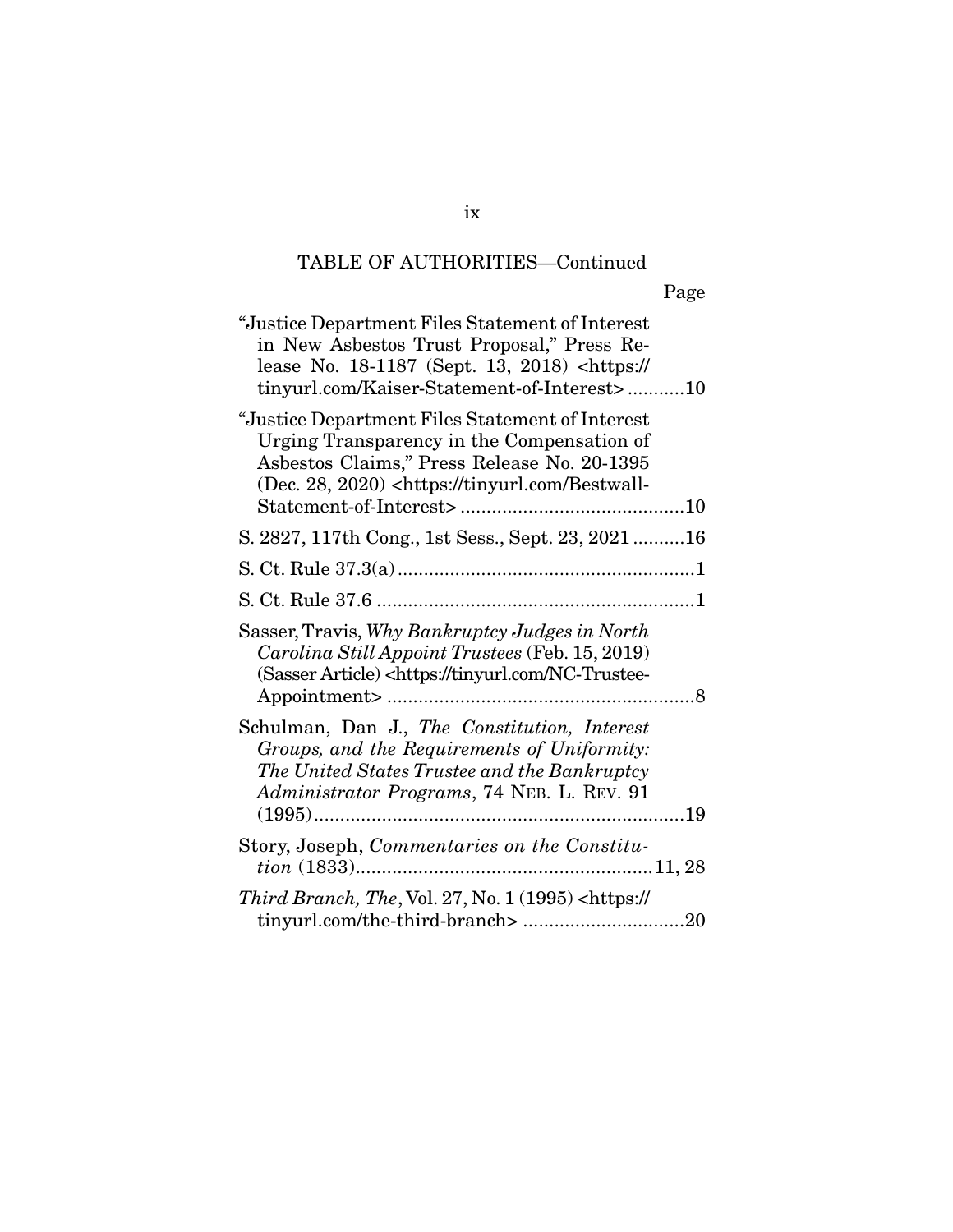Page

| U.S. General Accounting Office, Bankruptcy Ad-                      |
|---------------------------------------------------------------------|
| ministration: Justification Lacking for Con-                        |
| tinuing Two Parallel Programs, No. GAO/                             |
| GGD-92-133 (Sept. 1992) <https: <="" td="" tinyurl.com=""></https:> |
|                                                                     |
| U.S. TRUSTEE PROGRAM FY 2022 PERFORMANCE                            |
| BUDGET, CONGRESSIONAL SUBMITTAL (May 2021)                          |
| (2022 UST Budget) <https: 2022-<="" td="" tinyurl.com=""></https:>  |
|                                                                     |
|                                                                     |

x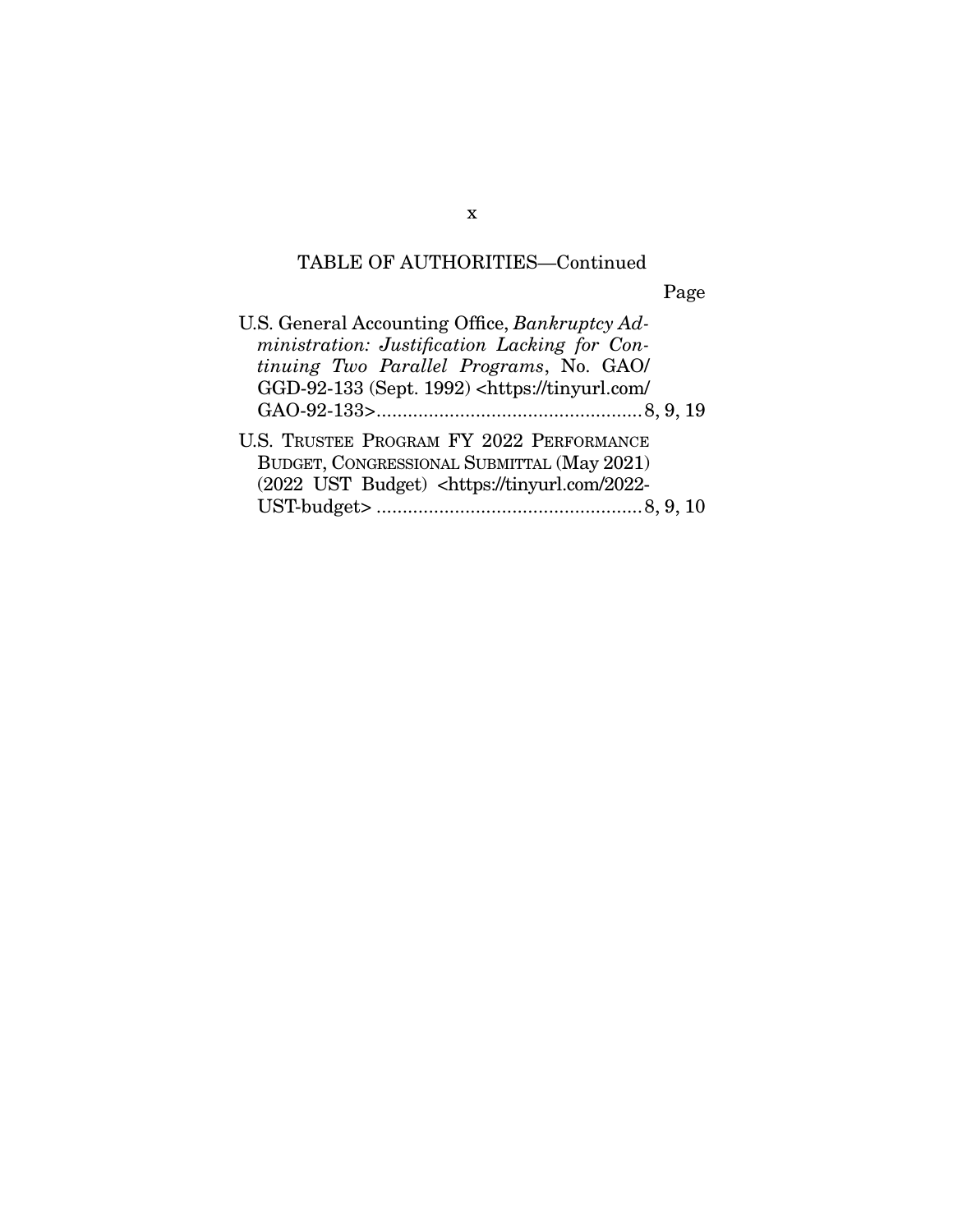#### **INTEREST OF AMICI CURIAE**<sup>1</sup>

 Acadiana Management Group, LLC, Albuquerque-AMG Specialty Hospital, LLC, Central Indiana-AMG Specialty Hospital, LLC, LTAC Hospital of Edmond, LLC, Houma-AMG Specialty Hospital, LLC, LTAC of Louisiana, LLC, and Las Vegas-AMG Specialty Hospital, LLC (collectively "AMG"), and Warren Boegel, Boegel Farms, LLC, and Three Bo's, Inc. (collectively "Boegel"), Amici herein, are plaintiffs in a lawsuit brought on behalf of themselves and proposed class members consisting of similarly situated debtors. Amici are former Chapter 11 debtors whose bankruptcy cases were filed before October 1, 2018, in U.S. Trustee districts, namely, the U.S. Bankruptcy Courts for the Western District of Louisiana or District of Kansas. Amici were charged and paid heightened Chapter 11 quarterly fees compared to their identically situated counterparts in Bankruptcy Administrator districts.

 Amici filed suit in the U.S. Court of Federal Claims premised on illegal exaction under the Tucker Act, entitled *Acadiana Management Group, LLC, et al. v. United States of America*, No. 1:19-cv-00496 (Fed. Cl. filed Apr. 3, 2019). The Court of Federal Claims relied

<sup>&</sup>lt;sup>1</sup> In accordance with S. Ct. Rule 37.6, AMG and Boegel state that no counsel for any party authored this brief in whole or in part and no entity or person, other than counsel for AMG and Boegel, made any monetary contribution intended to fund the preparation or submission of this brief. Counsel for all parties have provided written consent for the filing of this brief, pursuant to S. Ct. Rule 37.3(a).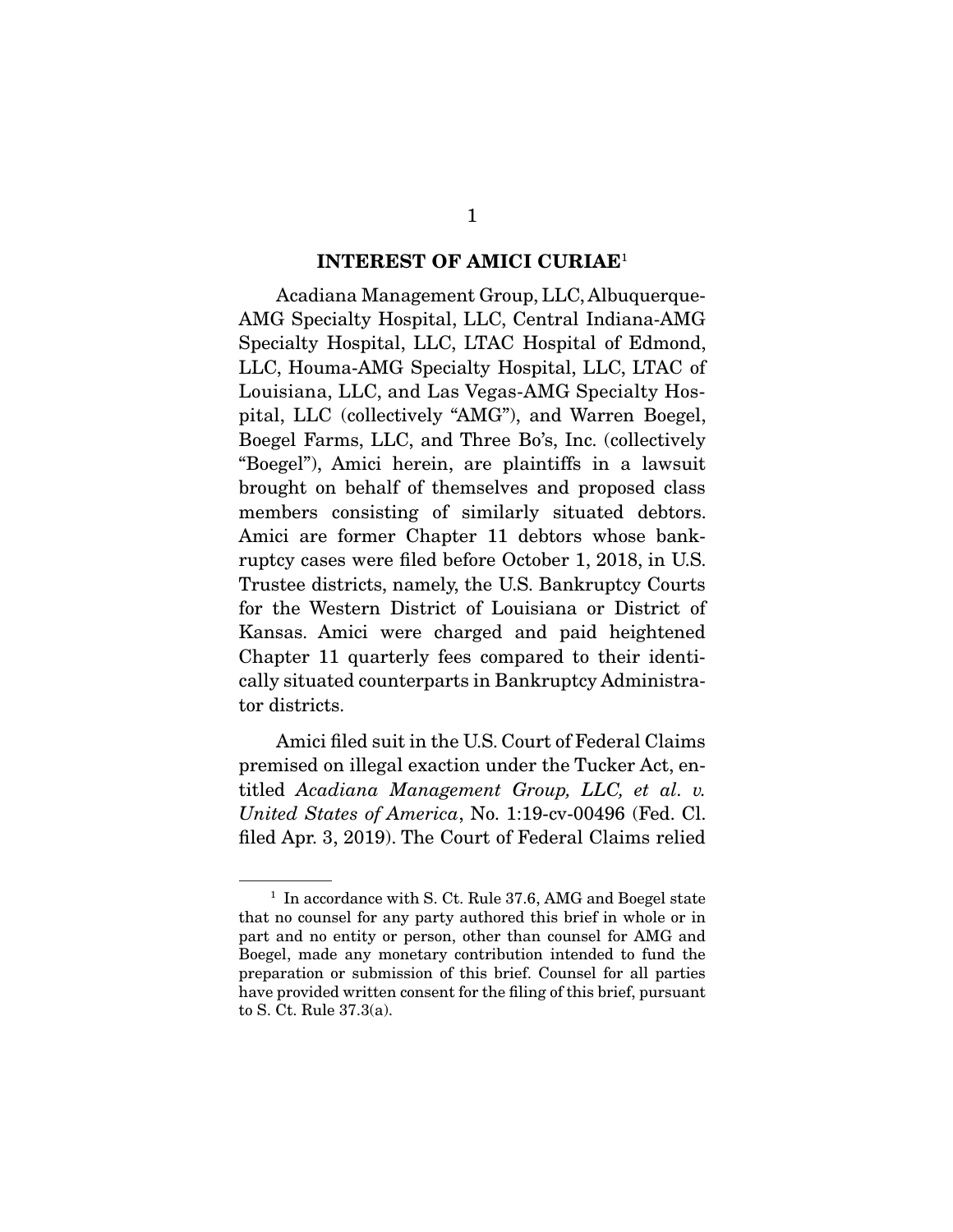on *In re Buffets, LLC*, 979 F.3d 366 (5th Cir. 2020), to dismiss the *Acadiana* complaint for failure to state a claim. See 151 Fed. Cl. 121 (2020). Amici appealed, and the appeal is pending in the Court of Appeals for the Federal Circuit, bearing Case No. 2021-1941, with oral argument postponed given the grant of certiorari in this case.

 In *Acadiana*, Amici seek recovery of the excessive fees paid pursuant to 28 U.S.C.  $1930(a)(6)(B)(2018)$  on multiple grounds, including that the operative versions of  $1930(a)(6)-(7)$  are non-uniform and thus violate the Bankruptcy Clause, Article I, § 8, Cl. 4, of the U.S. Constitution. AMG and Boegel filed an amicus brief with the Fourth Circuit in this case and filed amicus briefs in other cases on this issue. *E.g.*, *In re Mosaic Mgmt. Grp*., *Inc.*, No. 20-12547, 2022 U.S. App. LEXIS 1239 (11th Cir. Jan. 14, 2022); *In re John Q. Hammons Fall 2006, LLC*, 15 F.4th 1011 (10th Cir. 2021).

 Petitioner presents the question of whether "the Bankruptcy Judgeship Act<sup>2</sup> violates the uniformity requirement of the Bankruptcy Clause by increasing quarterly fees solely in U.S. Trustee districts." See Pet. for Cert. I (Sept. 20, 2021). Those who uphold the Act conclude, like the Fourth Circuit, that the 2017 Act itself "does not draw an arbitrary distinction"; rather, "the distinction is simply a byproduct of . . . the Trustee program." *In re Circuit City Stores, Inc*., 996 F.3d 156, 166 (4th Cir. 2021). However, circuit court judges that

<sup>2</sup> Pub. L. No. 115-72, Div. B, § 1004, 131 Stat. 1232 (2017 Act).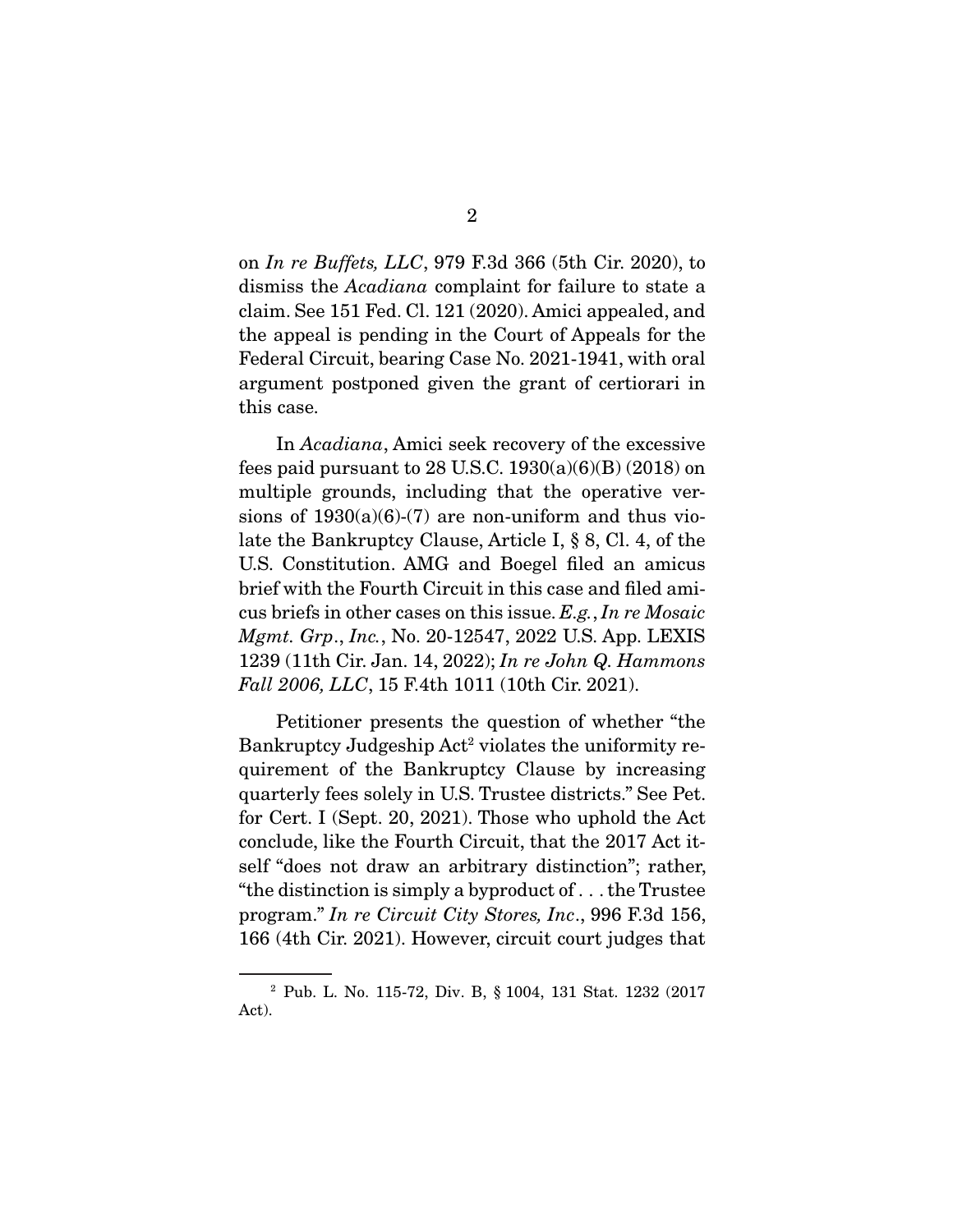decline to eviscerate the uniformity requirement correctly recognize that Congress effectively enshrined the dual system to appease federal courts in Alabama and North Carolina.

 Substantial amounts are involved. As the government explained in its response to the petition for a writ of certiorari, "the legal status of approximately \$324 million in quarterly fees imposed under the 2017 amendment" is in question. U.S. Resp. at 22 (Dec. 8, 2021). The government has acknowledged potential impacts of this case on proposed class members, stating the "decision would either dispose of [*Acadiana*] or provide important guidance for its resolution." *Id.*

 A decision in favor of petitioner holding that 28 U.S.C.  $1930(a)(6)(B)$  (2018) violates the Bankruptcy Clause and ordering refund of excessive fees would resolve the present fiscal harm alleged in *Acadiana*. However, if this Court affirms the Fourth Circuit and upholds the fee increase as a mere "byproduct" of systemic division, *Acadiana*'s challenges to the systemic dichotomy, *inter alia*, remain.3

 The government maintains the dual systems are not unconstitutional because they reflect the Judicial

<sup>3</sup> See U.S. Mot., *In re Clinton Nurseries, Inc.*, No. 20-1209 (2d Cir.), Dkt. 130-1 at 4 (stating the government recognizes Amici "challenge the constitutionality of Congress's extension of the BA program in Alabama and North Carolina"), and U.S. Notice, Dkt. 130-2 at 2 (noting "in a parallel appeal now pending before the Federal Circuit, other debtors have sought to directly challenge the constitutionality of statutes governing the BA program").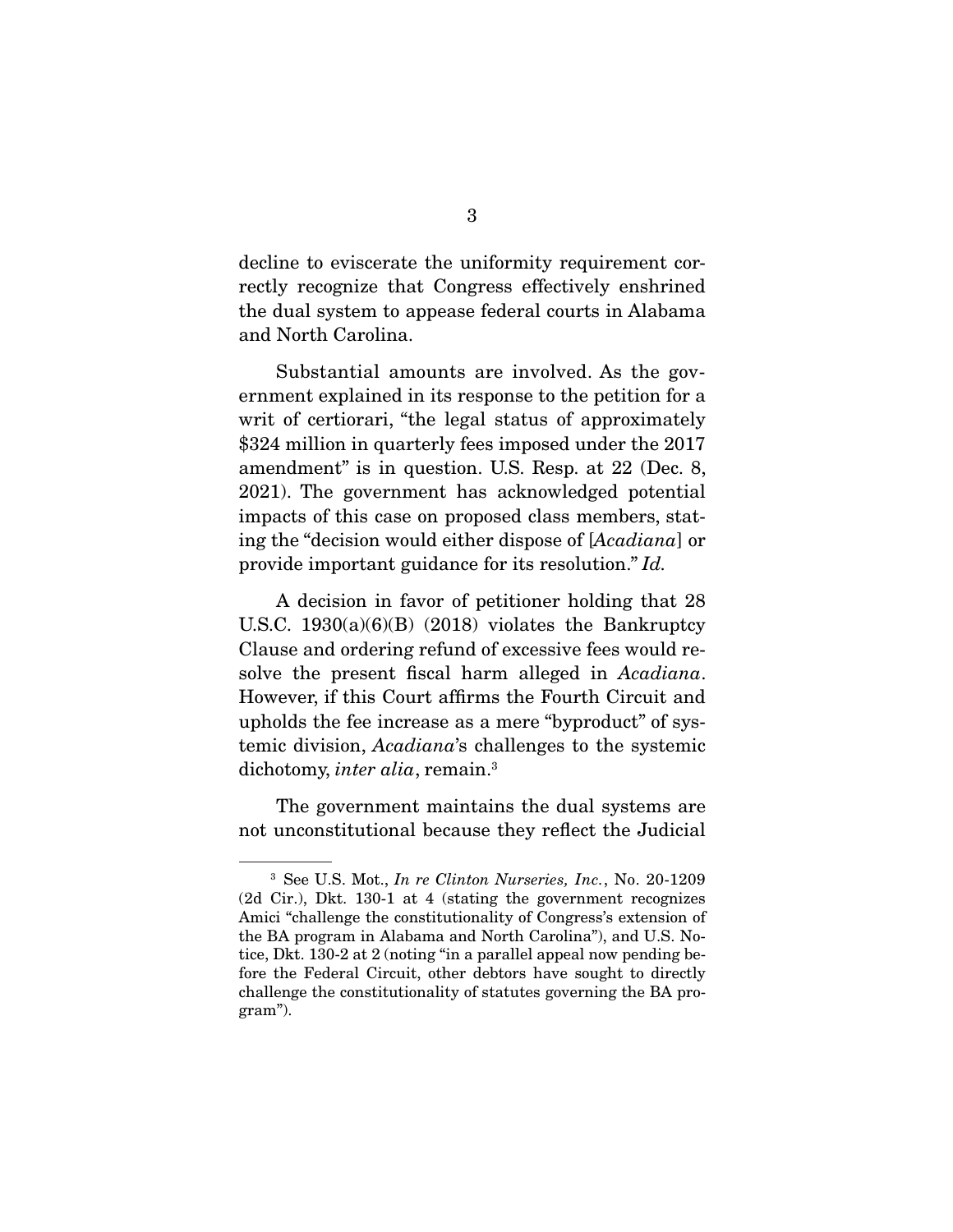Conference being "accommodated" by Congress. U.S. Resp. at 13-15 (Dec. 8, 2021). Indeed, Congressional accommodation is aptly described as "particularly relevant here." See *id*. The very depth of this accommodation, which is clearly unconstitutional, warrants exploration.

#### **SUMMARY OF THE ARGUMENT**

--------------------------------- ♦ ---------------------------------

 The question presented requires the Court to consider whether U.S. Trustee system underfunding justifies geographic-specific bankruptcy legislation, where the government has, for undisputed political reasons, subjected otherwise identically situated debtors to one of two bankruptcy systems based solely on state geography. See *Hammons*, 15 F.4th at 1025; *In re Clinton Nurseries, Inc*., 998 F.3d 56, 69 (2d Cir. 2021). Relevant to this inquiry are the concrete effects of nonuniformity on debtors and creditors, and the circumstances by which non-uniformity became the default condition. Amici also address issues inherent in the statutory mechanism by which Congress has not so much delegated, but effectively abdicated its authority under the Bankruptcy Clause to bankruptcy judges in only two states.

--------------------------------- ♦ ---------------------------------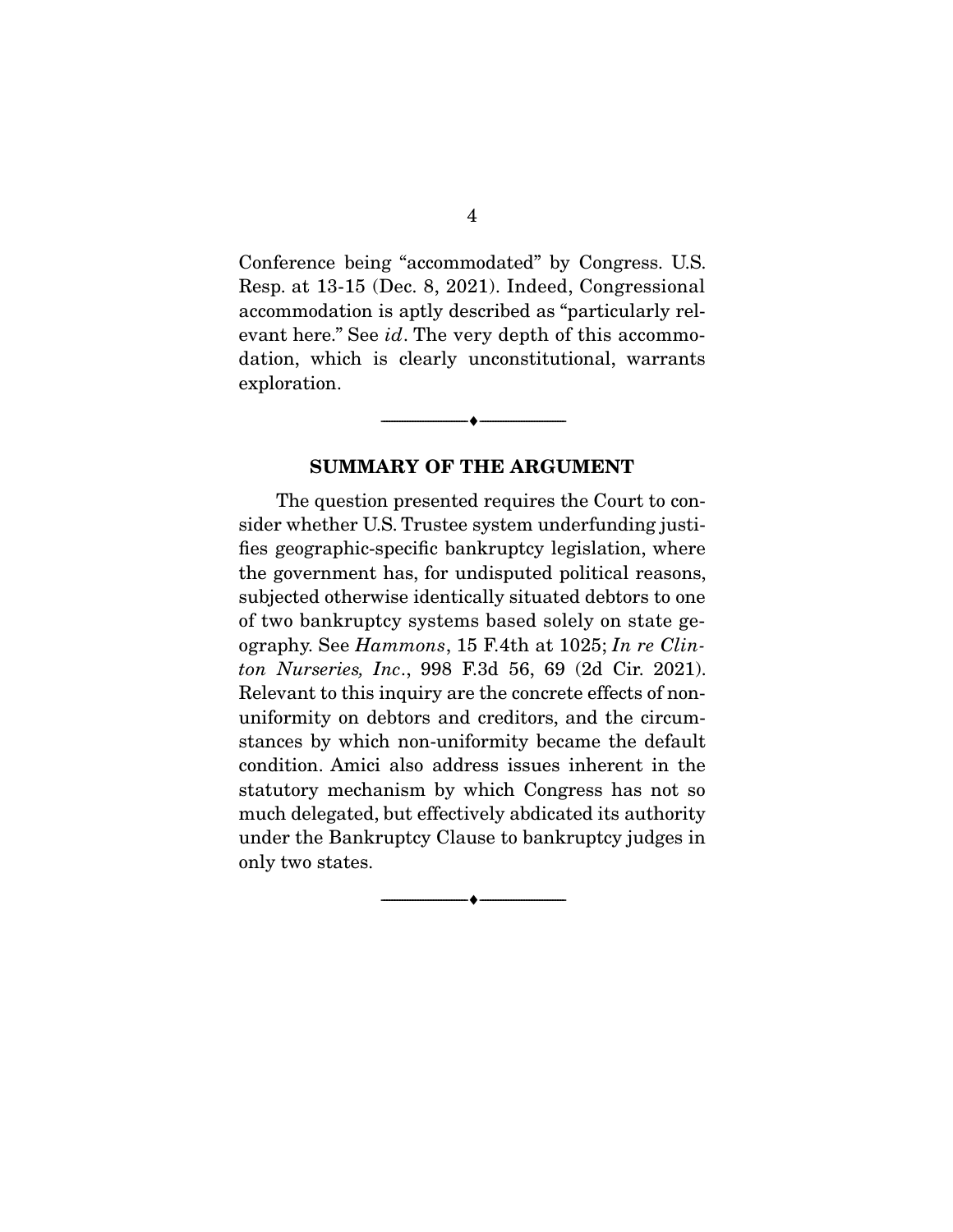#### **ARGUMENT**

**I. THE DUAL BANKRUPTCY SYSTEMS HAVE DIVERGENT EFFECTS ON THE RIGHTS AND LIABILITIES OF DEBTORS AND CREDITORS.** 

#### **A. The systemic differences are consequential and affect contemporary, headlinemaking cases.**

 1. While the U.S. Trustee and Bankruptcy Administrator systems ostensibly serve a similar purpose, courts have observed significant differences between the two. In January 2022, a key distinction was highlighted in the well-publicized bankruptcy of a Johnson & Johnson subsidiary, *In re LTL Management, LLC*, after the case was transferred from the Western District of North Carolina, an Administrator district, to the District of New Jersey, a Trustee district. See *In re LTL Management, LLC*, No. 21-30589 (Bankr. D.N.J. filed Oct. 14, 2021).

 The transferee court grappled with the Trustee's request to reconstitute a committee appointed by the transferor court, explaining the controversy arose from one of "many differences under [the Administrator] system of oversight." Mem. Op., *LTL*, No. 21-30589, Dkt. 1212 at 4 (Bankr. D.N.J. Jan. 20, 2022). Specifically, "all decisions under 11 U.S.C. § 1102 regarding the number and membership of committees in the Western District of North Carolina are made with the express approval of the bankruptcy court." *Id.*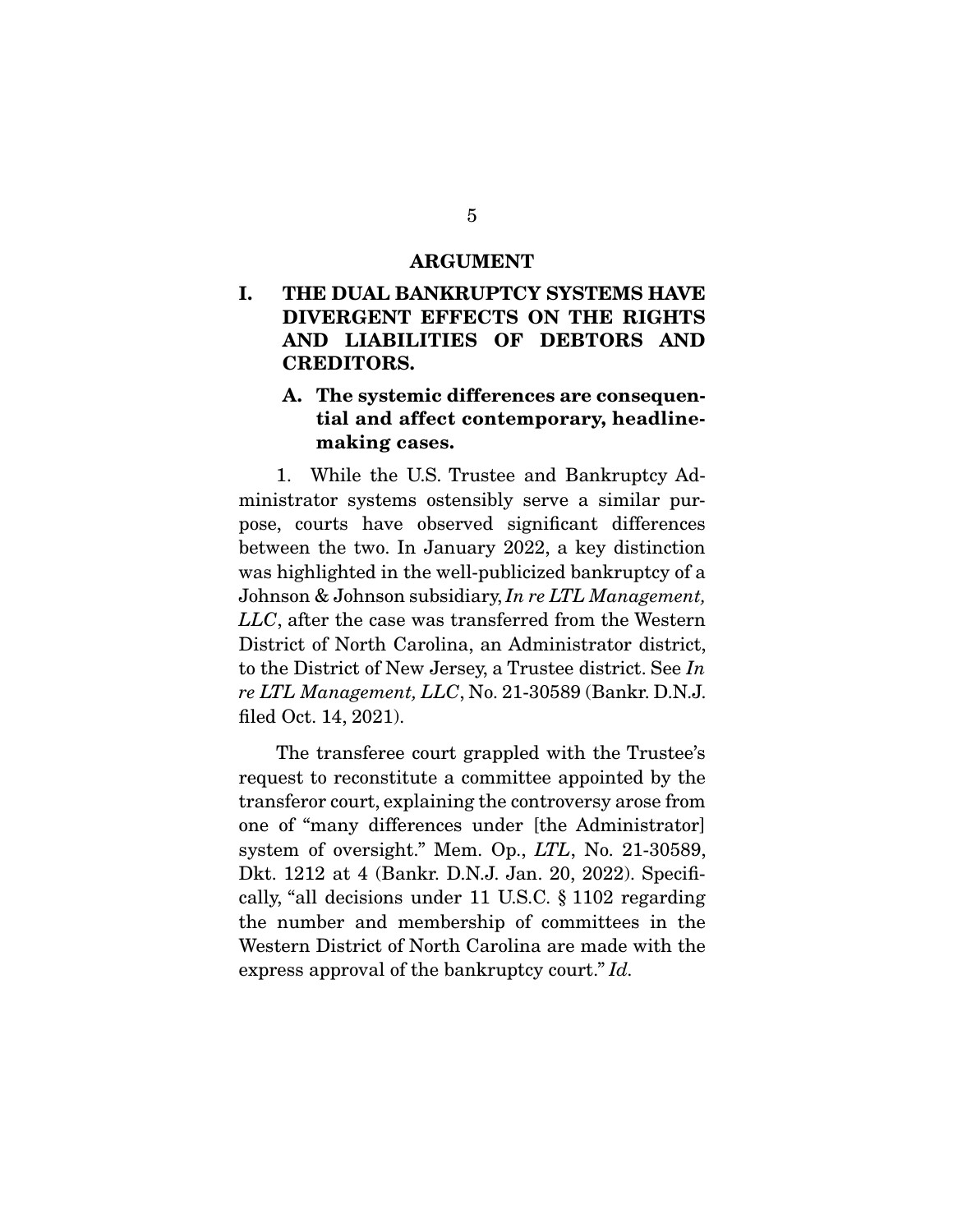*LTL* is but one example. For decades, numerous rules of bankruptcy procedure have applied in all federal judicial districts except those in Alabama and North Carolina. In these Administrator districts, the "court, rather than the United States trustee appoints interim trustees in chapter 7 cases and trustees in chapter 11, 12 and 13 cases" and "appoints committees in chapter 9 and chapter 11 cases," among other tasks. Fed. R. Bankr. P. 9035, *Notes of Advisory Committee on Rules—1991*.

 Not only do the courts in Administrator districts appoint trustees, but a "trustee that has been appointed can be removed from a specific case only for cause" and "has no right to future case appointments."4 Moreover, the bankruptcy judge "approves the budgets of their appointee standing chapter 13 trustees." *Id.*

 This heightened authority extends beyond the bankruptcy courts in Administrator districts. With the system under the Judiciary, "chief judges of the circuit courts of appeals in Alabama and North Carolina appoint the bankruptcy administrators in those districts, respectively,"5 who then act "under supervision of " the respective Eleventh and Fourth Circuits.6

<sup>4</sup> Sasser, Travis, *Why Bankruptcy Judges in North Carolina Still Appoint Trustees*, at 29 (Feb. 15, 2019) (Sasser Article) <https://tinyurl.com/NC-Trustee-Appointment>.

<sup>5</sup> *Guide to Judiciary Policy*, Vol. 1, Ch. 14, § 1420.30.20(b) (Feb. 22, 2021) <https://www.uscourts.gov/sites/default/files/guidevol01-ch14.pdf>.

<sup>6</sup> See *Bankruptcy Administrator*, U.S. BANKRUPTCY ADMIN-ISTRATOR, MIDDLE DISTRICT OF NORTH CAROLINA <http://www.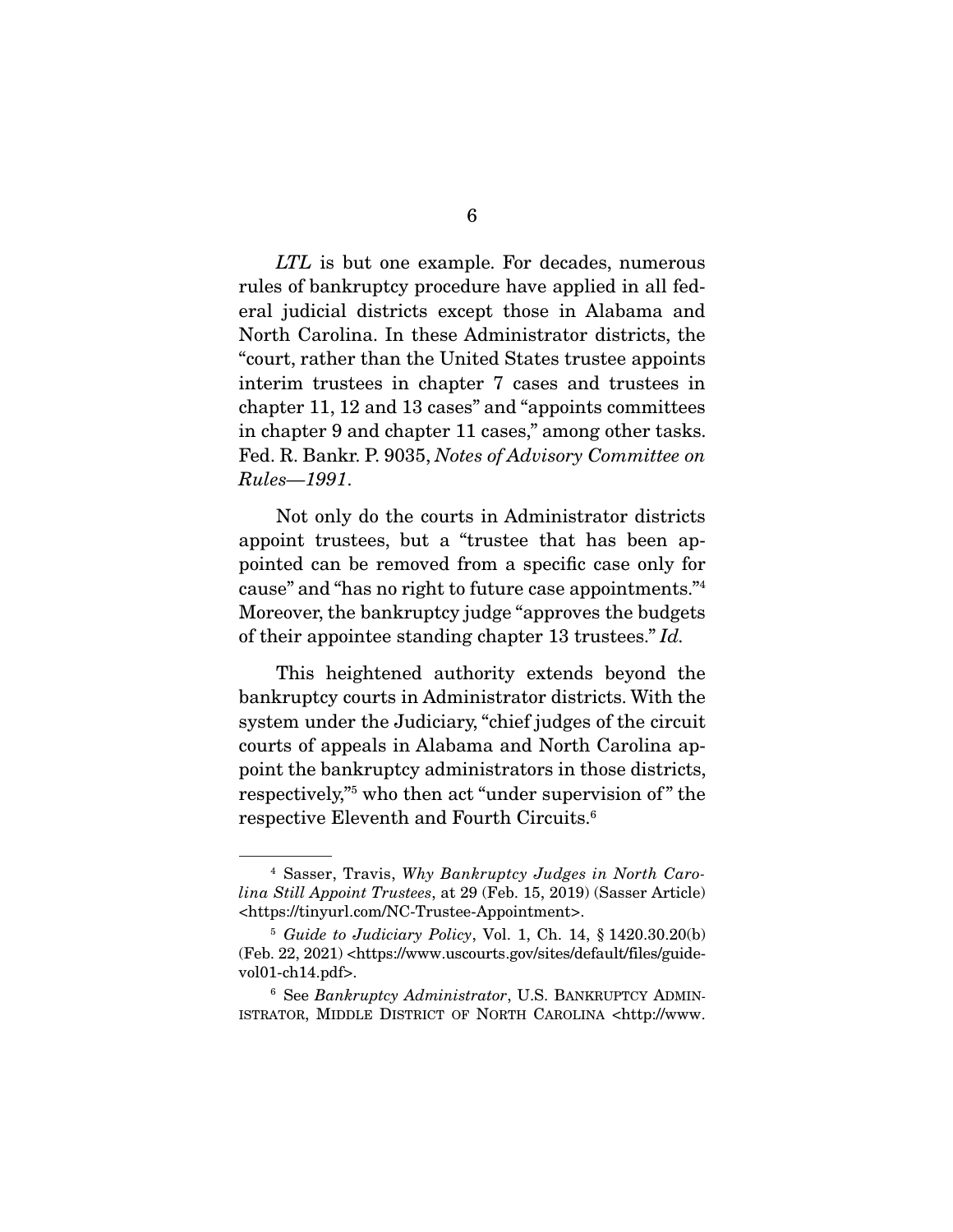Conversely, the Trustee system exists under the Executive Branch as a component of the Department of Justice,<sup>7</sup> and handles trustee and committee appointments. The U.S. Trustee also "supervise[s] the administration of cases and trustees in cases," including "monitoring plans and disclosure statements" in Chapter 11 cases and filing "comments with respect to such plans and disclosure statements," performing these tasks in cases under chapters 12 and 13, "monitoring creditors' committees," and acting "to prevent undue delay." 28 U.S.C.  $586(a)(3)$ . In the Administrator system, general monitoring and comment responsibilities are handled by the Bankruptcy Administrator—who, like many other parties, is appointed by a judge.

 2. The systemic duality affects standing, allowing courts in Administrator districts to disregard arguments by the Executive Branch on matters affecting debtor-creditor relations which are heard in Trustee districts. The issue of asbestos trusts in bankruptcy presents a timely example.

 The Trustee system touts its "major strides in obtaining rulings prior to court approval of such plans"

ncmba.uscourts.gov> (last visited February 16, 2022); *About the B.A.*, UNITED STATES BANKRUPTCY ADMINISTRATOR, NORTHERN DISTRICT OF ALABAMA <https://www.alnba.uscourts.gov/about-ba> (last visited Feb. 16, 2022).

<sup>7</sup> Indeed, U.S. Trustees in various regions have advocated for the constitutionality of the challenged fee disparity, with the earliest circuit court to consider the matter after the "[U.S.] Trustee appealed" the bankruptcy court decision in favor of the debtor. See *Buffets*, 979 F.3d at 372.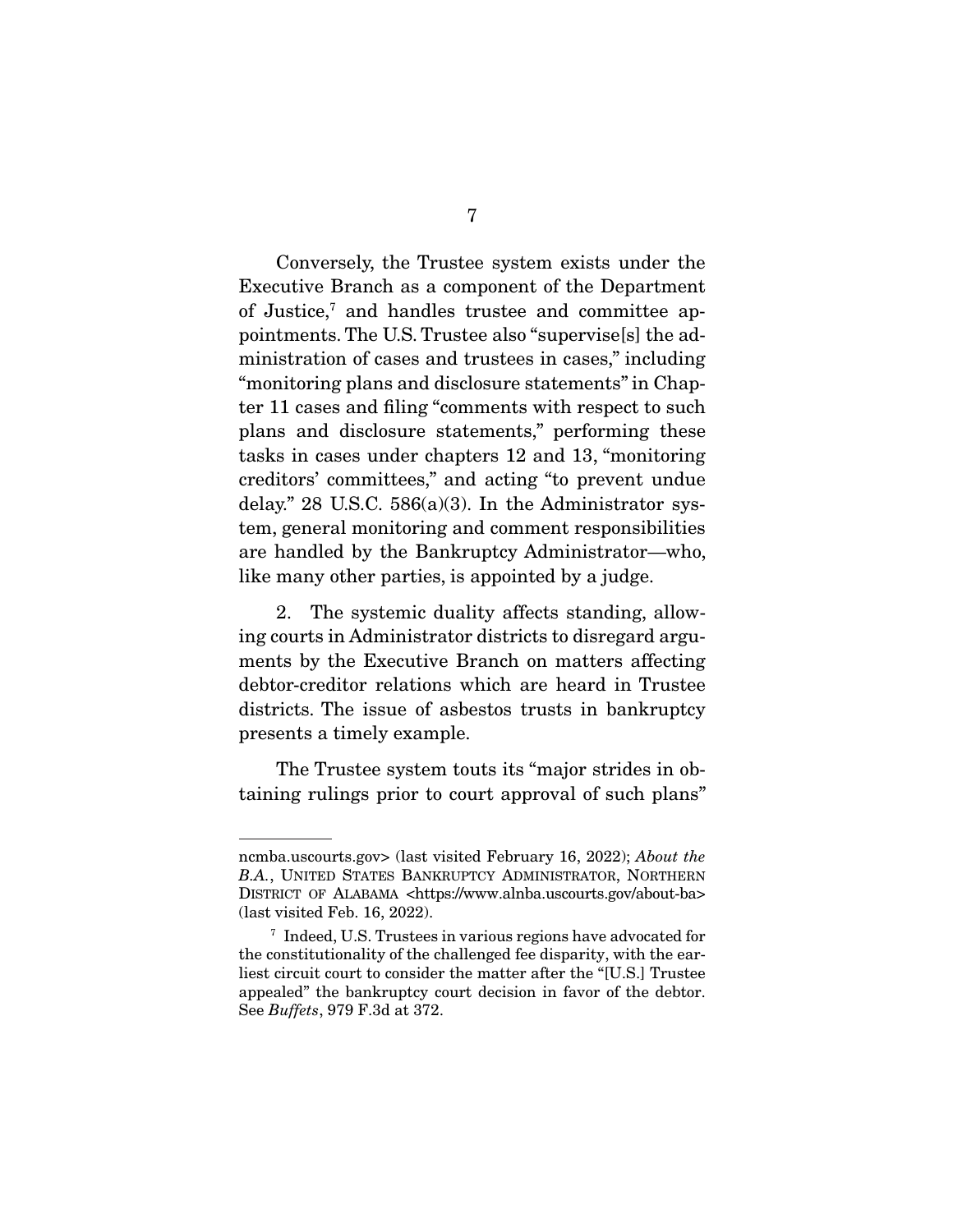that "impose new anti-fraud and auditing requirements." See U.S. TRUSTEE PROGRAM FY 2022 PERFOR-MANCE BUDGET, CONGRESSIONAL SUBMITTAL at 28 (May 2021) (2022 UST Budget) <https://tinyurl.com/2022- UST-budget>. Meanwhile, the Justice Department has been relegated to filing a "Statement of Interest" regarding these liabilities in Administrator districts. See *In re Bestwall LLC*, No. 17-31795, Dkt. 1557 (Bankr. W.D.N.C. Dec. 28, 2020).

*Bestwall* followed *In re Kaiser Gypsum Co., Inc*.*, In re*, in which the Justice Department attempted an active role. See Obj. to Debtors' Disclosure Stmt., No. 16- 31602, Dkt. 1299 (Bankr. W.D.N.C. Nov. 6, 2018). On the issue of standing, the *Kaiser* Court found "interesting" that the government's arguments were the same as those made by U.S. Trustees in Trustee districts, although the "U.S. Trustee doesn't exist in this particular state." Hr'g Rec., No. 16-31602, Dkt. 1779 at 33:00- 34:06 (Bankr. W.D.N.C. Sept. 5, 2019) (viewing "DOJ as primarily an unsecured creditor and not in a position to be arguing matters related to asbestos claims"). Moreover, the court observed that the "Bankruptcy Administrator has not made those objections." *Id*.

 3. Against this background, it is unsurprising that creditor recoveries differ between systems. Of the funds generated from Chapter 7 cases in 1990-1991, unsecured creditors received 21% in Trustee districts, compared to 14% in Administrator districts. See *Bankruptcy Administration: Justification Lacking for Continuing Two Parallel Programs*, No. GAO/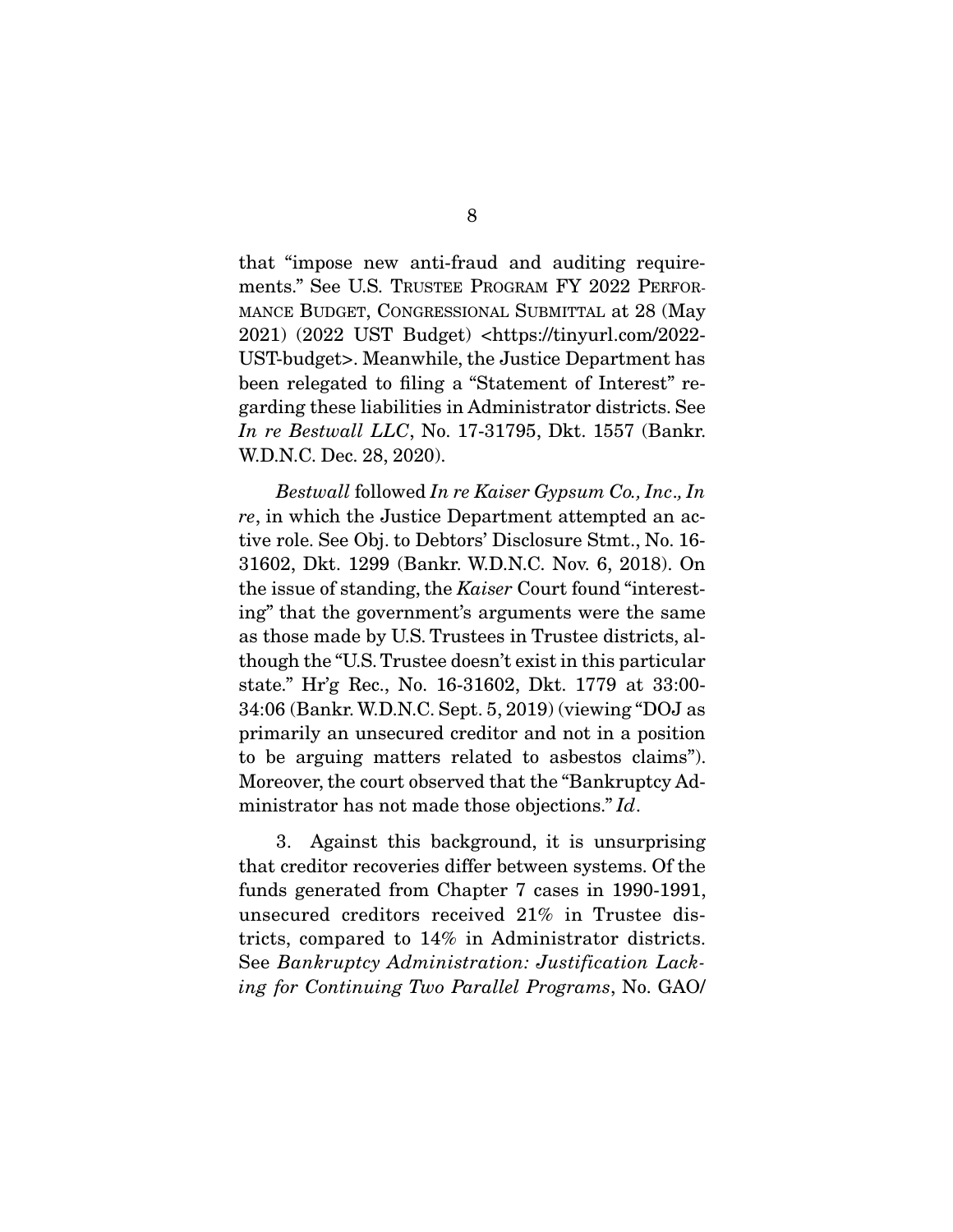GGD-92-133, at 8 (Sept. 1992) (GAO Report) <https:// tinyurl.com/GAO-92-133>.

 It is also unsurprising that debtors have been subjected to non-uniform fees between systems, which disparity directly affects the funds available for creditors in each system. Under the quarterly fee scheme before the Court, Chapter 11 debtors in Trustee districts have been charged as much as *733% more*<sup>8</sup> than their identically situated counterparts in Administrator districts. Compare 28 U.S.C. 1930(a)(6)(A) (2018) with 28 U.S.C.  $1930(a)(6)(B)(2018)$  (imposing maximum fees of \$30,000 and \$250,000, respectively).

 The non-uniform fee increase had rapid effects. The Trustee Program collected \$214,533,000 in quarterly fees in 2018, more than double those collected in 2017 (\$96,690,000), even as filing fee deposits fell. See 2022 UST Budget at 15. Quarterly fee collections continued to increase in 2019 (\$256,621,000) and 2020 (\$280,827,000). See *id*. The figures for "FY 2018 and beyond exclude the portion of chapter 11 quarterly fees deposited into the general fund of the Treasury as required by statute to fund additional bankruptcy judgeships," indicating actual collections were higher. *Id*. at table n.2; see Pub. L. No. 115-72, at § 1004(b), 131 Stat. 1232 (requiring 2% of fees to be deposited in the Treasury's general fund).

<sup>&</sup>lt;sup>8</sup> The calculation is as follows:  $$250,000 - $30,000 = $220,000$ , and \$220,000/\$30,000 equals approximately 7.33, for an increase of approximately 733%.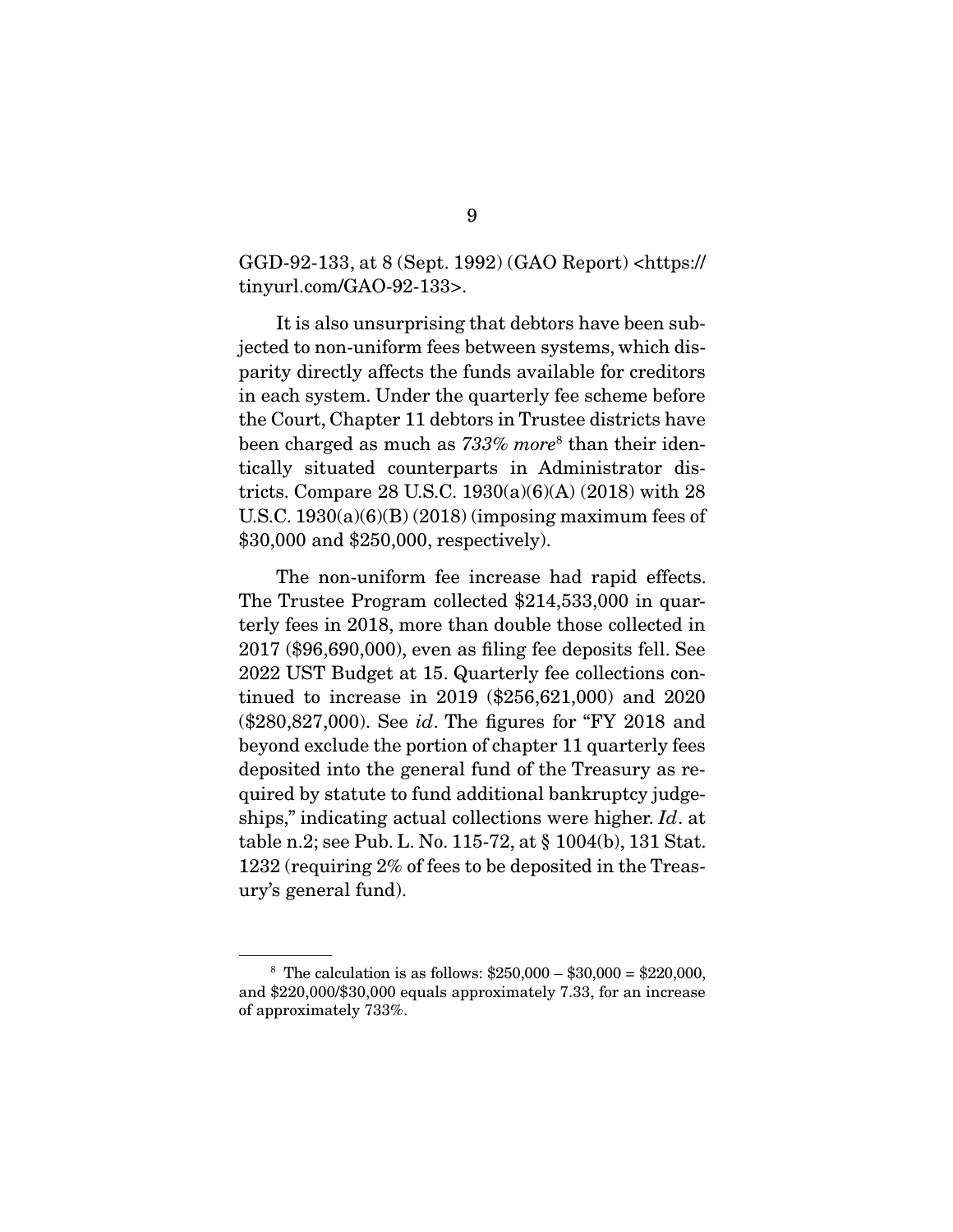According to the government, the Trustee district fee increase, which easily doubled collections, was borne by "about 10 percent of chapter 11 cases." See 2022 UST Budget at 14, n.14. Moreover, approximately "35 cases were billed the maximum amount for each of the first four quarters after the fee increase" (*id*.), such that the potential increase of 733% was, for some debtors, a reality.

 Notably, after the fee increase in Trustee districts, the Trustee Program attempted to intervene in *Kaiser*<sup>9</sup> and *Bestwall*. 10 Thus, the Trustee Program—which prides itself on being "self-funded" by debtors in Trustee districts—devotes resources to further its agenda in Administrator districts. See 2022 UST Budget at 28.

 The actions of the Justice Department and Trustee Program in *Kaiser* and *Bestwall* suggest, if not outright acknowledge, that the Administrator Program is ill-equipped and/or unwilling to address substantive concerns raised in Trustee districts. The systemic distinctions appear to have led to a series of debtorfavorable decisions in the Western District of North Carolina, into which debtors now openly maneuver. $^{11}$ 

<sup>9</sup> See "Justice Department Files Statement of Interest in New Asbestos Trust Proposal," Press Release No. 18-1187 (Sept. 13, 2018) <https://tinyurl.com/Kaiser-Statement-of-Interest>.

<sup>10</sup> See "Justice Department Files Statement of Interest Urging Transparency in the Compensation of Asbestos Claims," Press Release No. 20-1395 (Dec. 28, 2020) <https://tinyurl.com/Bestwall-Statement-of-Interest>.

<sup>11</sup> See, *e.g*., *"*J&J Renews Fight to Halt Baby Powder Suits Using Bankruptcy," Bloomberg (Nov. 4, 2021) <https://tinyurl.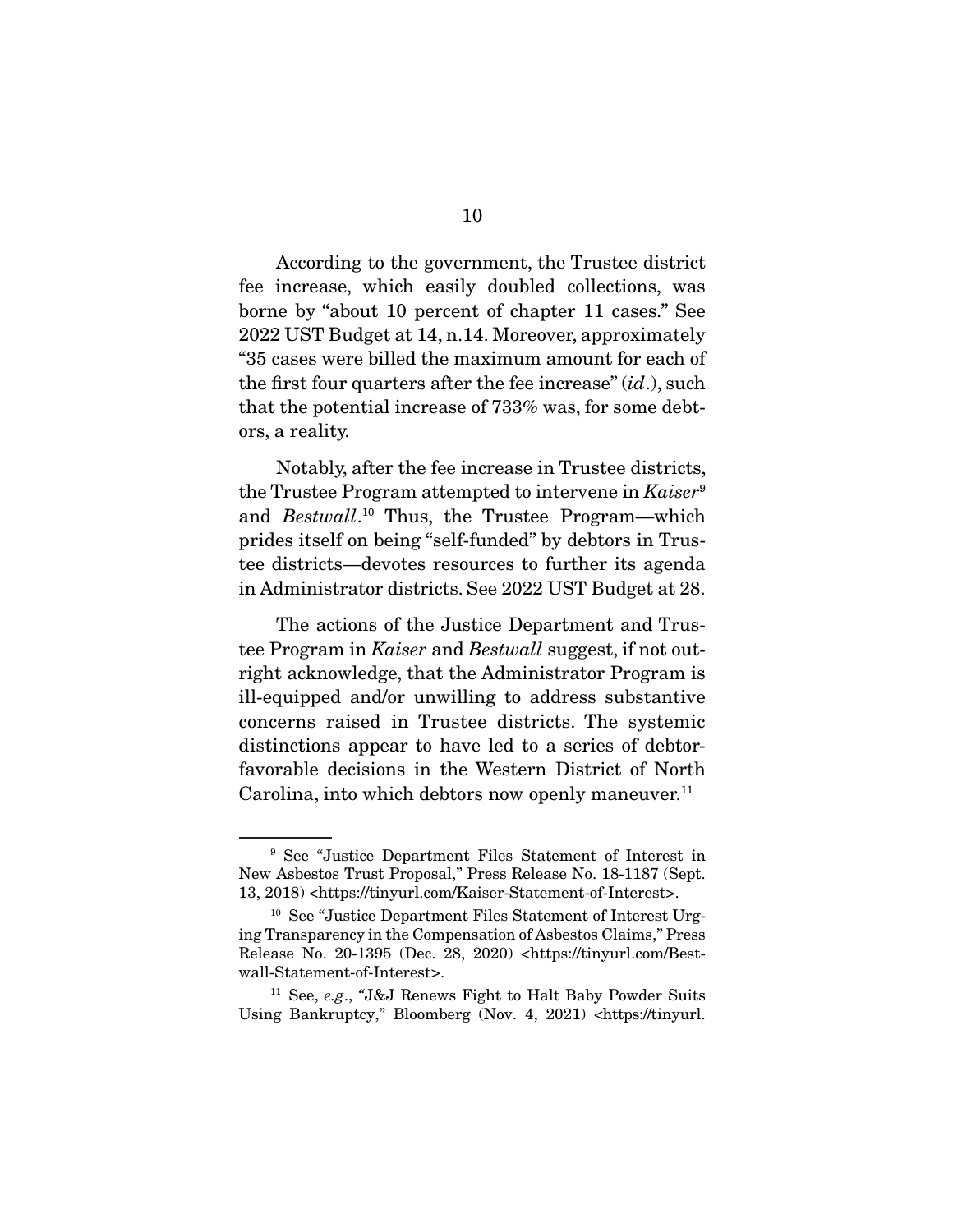#### **B. The systemic non-uniformity has encouraged corporate debtors to engage in the forum shopping the Bankruptcy Clause was designed to prevent.**

 1. The central grant of uniform bankruptcy power was to allow the "central government to eradicate the opportunities for fraud and forum-shopping engendered by varying state insolvency . . . laws." *In re Penn Cent. Transp. Co*., 384 F. Supp. 895, 915 (Regional Rail Reorg.Ct. 1974) (citing *The Federalist No. 42*, at 308 (Law ed. 1961); Story, Joseph, *Commentaries on the Constitution*, § 1109 (1833)). And generally, debtors cannot freely file in either the Trustee or Administrator jurisdiction. Venue in bankruptcy cases is established under 28 U.S.C. 1408, with requirements based on domicile, residence, principal place of business or principal assets, or on pending affiliate cases.

 2. However, there is an established pattern of debtors facing mass tort actions to look to the Western District of North Carolina for relief. "Presumably, the attraction to this judicial district stems from Judge Hodges' groundbreaking claims estimation decision in *Garlock*12 and the injunctive relief provided in

com/J-J-Renews-Fight> and "Johnson & Johnson's 'Texas-Two-Step' Sparks Outcry over US Bankruptcy Regime," Financial Times (Oct. 27, 2021) <https://tinyurl.com/J-J-Texas-Two-Step>.

<sup>12</sup> *In re Garlock Sealing Techs., LLC*, 504 B.R. 71 (Bankr. W.D.N.C. 2014).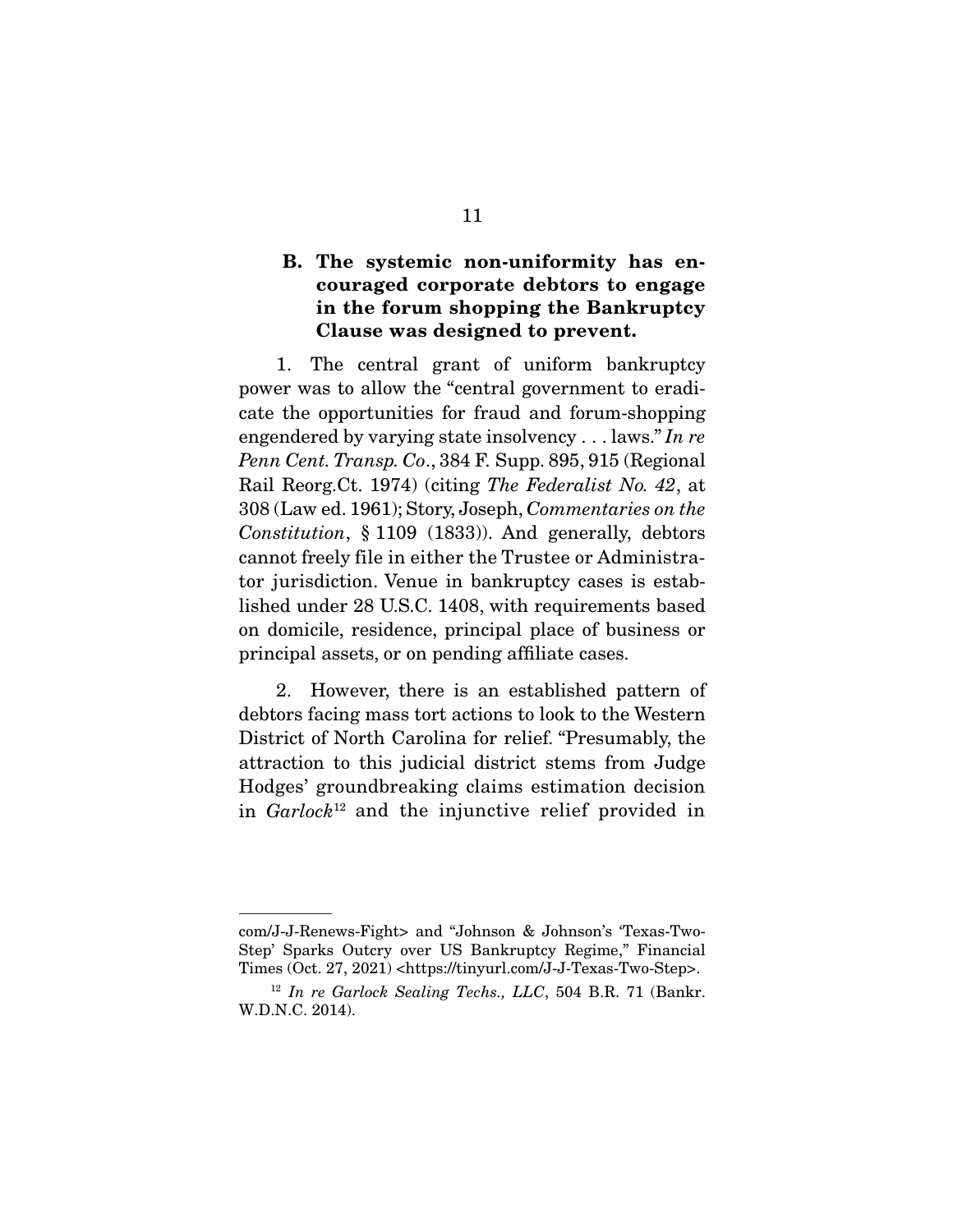*Bestwall*."13 Findings of Fact and Conclusions of Law, *In re DBMP LLC*, No. 20-30080, 2021 Bankr. LEXIS 2194, at n.43 (Bankr. W.D.N.C. Aug. 10, 2021). In *DBMP*, the court detailed the process by which debtors maneuvered into the venue, commonly referred to as the "Texas Two-Step":

[T]he Project Horizon plan was to isolate the asbestos liabilities in a single affiliated corporation and file it in chapter 11. That entity could then seek Section 524(g) injunctive relief shielding the CertainTeed Enterprise from Old CertainTeed's asbestos liabilities. This strategy had been previously employed in *Bestwall*, and it would thereafter be repeated in the *Aldri[ch]* and *Murray* bankruptcy cases $<sup>14</sup>$  filed in this judicial district. In</sup> each of the four cases, the Debtor corporation was represented by the Jones Day law firm.

\* \* \*

In each case, a successful corporate enterprise with substantial asbestos liabilities briefly reincorporated in Texas and then divided itself in two under the Texas Divisional Merger statutes. This led to two companies, one with limited assets and all of the old company's asbestos liabilities, the other with most of the enterprise assets, employees, and operations.

<sup>13</sup> *In re Bestwall LLC*, 606 B.R. 243 (Bankr. W.D.N.C. 2019), *aff 'd*, No. 3:20-CV-105-RJC, 2022 WL 68763 (W.D.N.C. Jan. 6, 2022).

<sup>14</sup> *In re Aldrich Pump LLC*, No. 20-30608 (Bankr. W.D.N.C.), and *In re Murray Boiler LLC*, No. 20-30609 (Bankr. W.D.N.C.).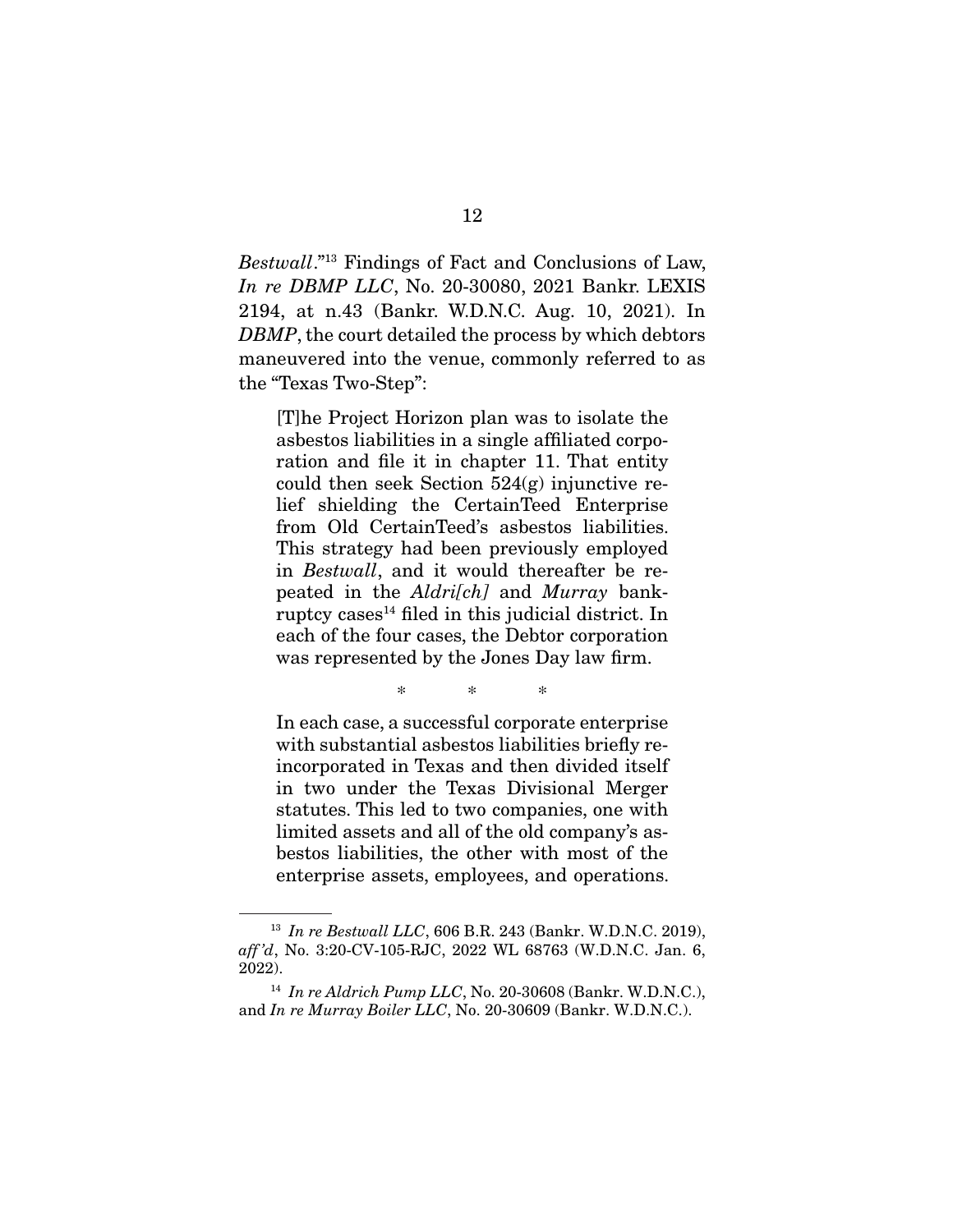The stated purpose of these actions for each corporation was to permit the asbestos bearing successor company the "option" to file bankruptcy. In short order each of these companies did in fact file bankruptcy, and immediately sought to provide injunctive relief and the benefits of Section  $524(g)$  to its non-filing sibling. In each case, under a Funding Agreement, the healthy twin agrees to fund a plan, conditioned on it receiving Section 524(g) relief.

*Id.* at \*24, \*42-43. Nevertheless, the Western District of North Carolina concluded that "controlling law and present realities require that the Preliminary Injunction be maintained," as continued litigation of asbestos claims would "almost surely end" the reorganization effort. *Id.* at \*107.

 3. Debtor requests for relief in the W.D.N.C. have reportedly tended to draw few objections or other impediments. Discussing a preliminary injunction motion in *Aldrich*, the representative for future asbestos claimants argued that the injunctive relief sought was the "same injunctive relief that has been granted in dozens of other asbestos bankruptcy cases, without objection from any party." No. 20-30608, Dkt. 525 at 2 & n.6 (Bankr. W.D.N.C. Jan. 22, 2021) (noting "the ACC [Official Committee of Asbestos Personal Injury Claimants], departing from standard practice, has objected to the injunctive relief," apparently due to debtor restructuring).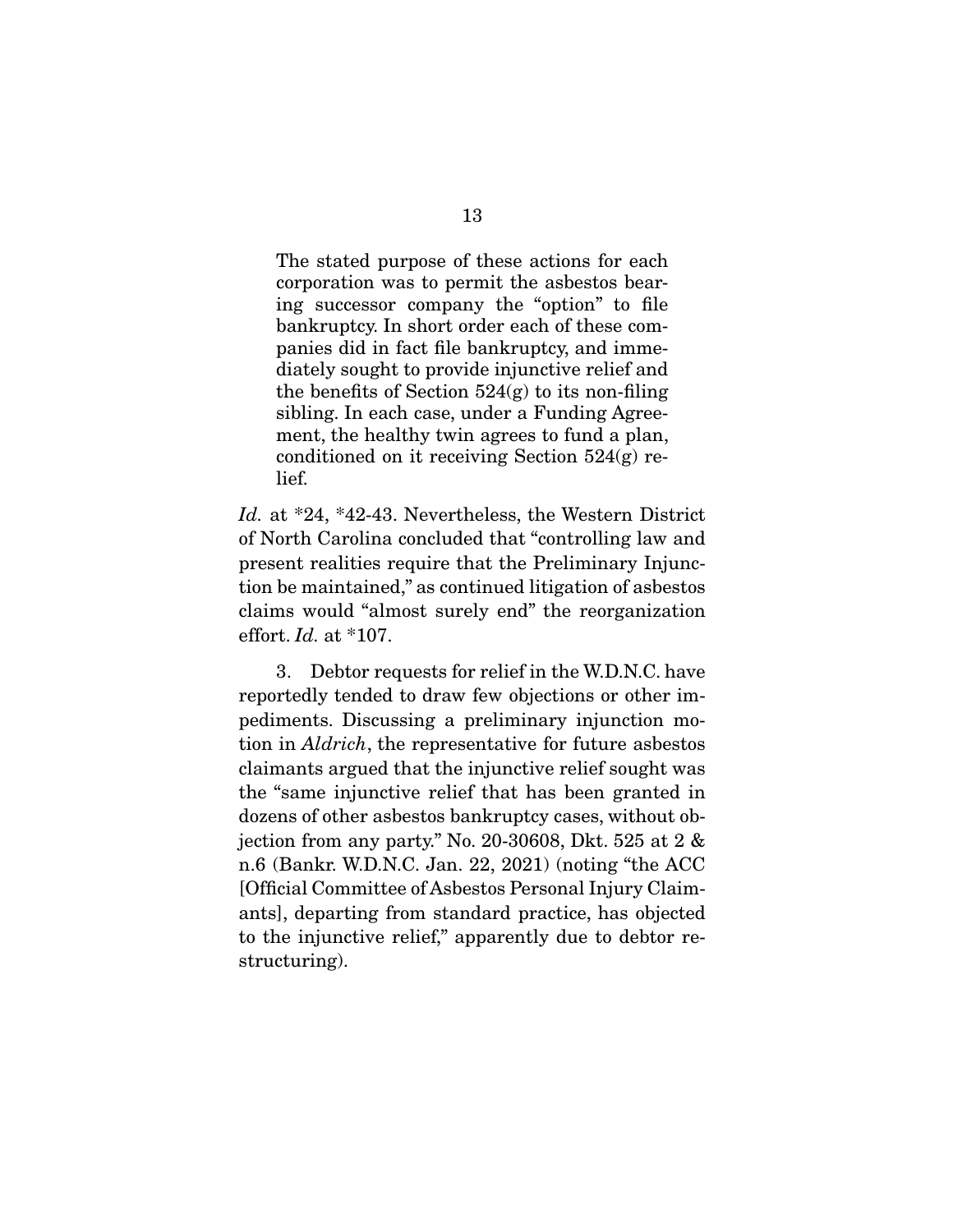And, while a committee sought the dismissal or transfer of *Bestwall* (No. 17-31795, Dkt. 495), the Bankruptcy Administrator did not seek transfer in *Bestwall*, *DBMP*, or *Aldrich* and *Murray*. This practice changed after the court preliminarily questioned the *LTL* debtor's decision to file in North Carolina. See Hr'g Rec., No. 21-30589, Dkt. 177 at 15:00-18:55 (Bankr. W.D.N.C. Oct. 22, 2021) (noting the Texas Two-Step may be viewed as either a "brilliant strategy" or "manifestly unfair," but the court "can't decide that today").

 The Bankruptcy Administrator took the court's cue and, the next business day, filed a motion to transfer (Dkt. 205, Oct. 25, 2021), which the court followed with a show cause order (Dkt. 208, Oct. 26, 2021). Soon thereafter, the court transferred the case. *LTL*, No. 21- 30589, 2021 WL 5343945, at \*6-7 (Bankr. W.D.N.C. Nov. 16, 2021) (concluding transfer was warranted "especially considering that the 'Texas Two Step' tactic is being employed by national corporations and impacts tens of thousands of present and future claimants across the country").

 4. Setting aside the issue of the various committee and Administrator appointments by judges, any restraint exhibited by the Administrator may be due partly to its funding. See GAO Report at 6 (concluding that Trustee programs were on average 22% more expensive to operate than comparable Administrator programs). In this regard, debtors who filed for Chapter 11 relief in the W.D.N.C. before October 1, 2018, enjoyed a dramatically reduced quarterly fee schedule than identically situated debtors in Trustee districts.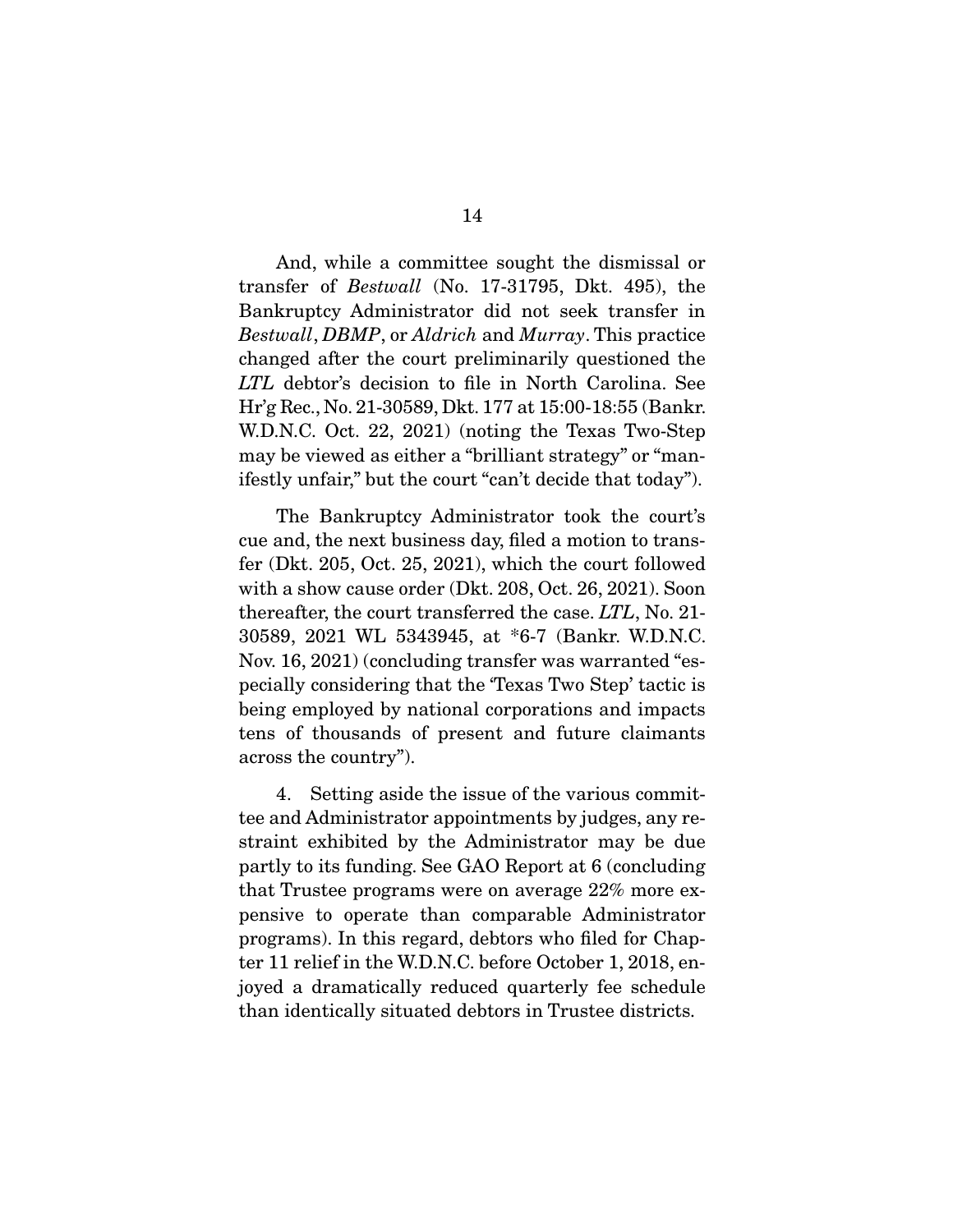To illustrate, the *Bestwall* debtor filed its voluntary Chapter 11 petition on November 2, 2017, having domiciled in North Carolina months before filing.15 Its Monthly Status Reports reflect quarterly disbursements for 2018 and fees paid thereon, which are compared to fees payable by identically situated debtors in Trustee districts as follows:

|                | $Qtr$ Disbursements <sup>16</sup> | <b>Fees</b>          | <b>UST</b>                 |
|----------------|-----------------------------------|----------------------|----------------------------|
|                |                                   | $\mathbf{Paid}^{17}$ | $\mathbf{Comparison}^{18}$ |
|                | \$2,018,898.83                    | \$9,750              | \$20,188.99                |
| $\overline{2}$ | \$6,838,124.46                    | \$13,000             | \$68,381.24                |
| 3              | \$6,016,322.65                    | \$13,000             | \$60,163.23                |
| 4              | \$8,497,174.41                    | \$13,000             | \$84,971.74                |

Had this debtor filed in a Trustee district, its quarterly fees for 2018 would have been **\$233,705.20** instead of **\$48,750**.

 Moreover, notwithstanding its disbursements of \$1,012,122,064.27 for the fourth quarter of 2020,19 the debtor paid only \$30,000 in quarterly fees<sup>20</sup> instead of the **\$250,000** maximum fee to which it would have

<sup>15</sup> Mem. Op., No. 17-31795, Dkt. 891 at 7 (Bankr. W.D.N.C. July 29, 2019).

<sup>16</sup> No. 17-31795, Dkt. 295, 359, 397, 420, 433, 474, 617, 643, 663, 712, 743, and 770 (Bankr. W.D.N.C.).

<sup>17</sup> No. 17-31795, Dkt. 420, 617, 712 and 783; see also 28 U.S.C. 1930(a)(6)(A) (2018).

<sup>&</sup>lt;sup>18</sup> Calculated as  $1\%$  of quarterly disbursements or \$250,000, whichever is less. See 28 U.S.C. 1930(a)(6)(B) (2018).

<sup>19</sup> No. 17-31795, Dkt. 1489, 1538, and 1611 (Bankr. W.D.N.C.).

<sup>20</sup> No. 17-31795, Dkt. 1642 (Bankr. W.D.N.C.).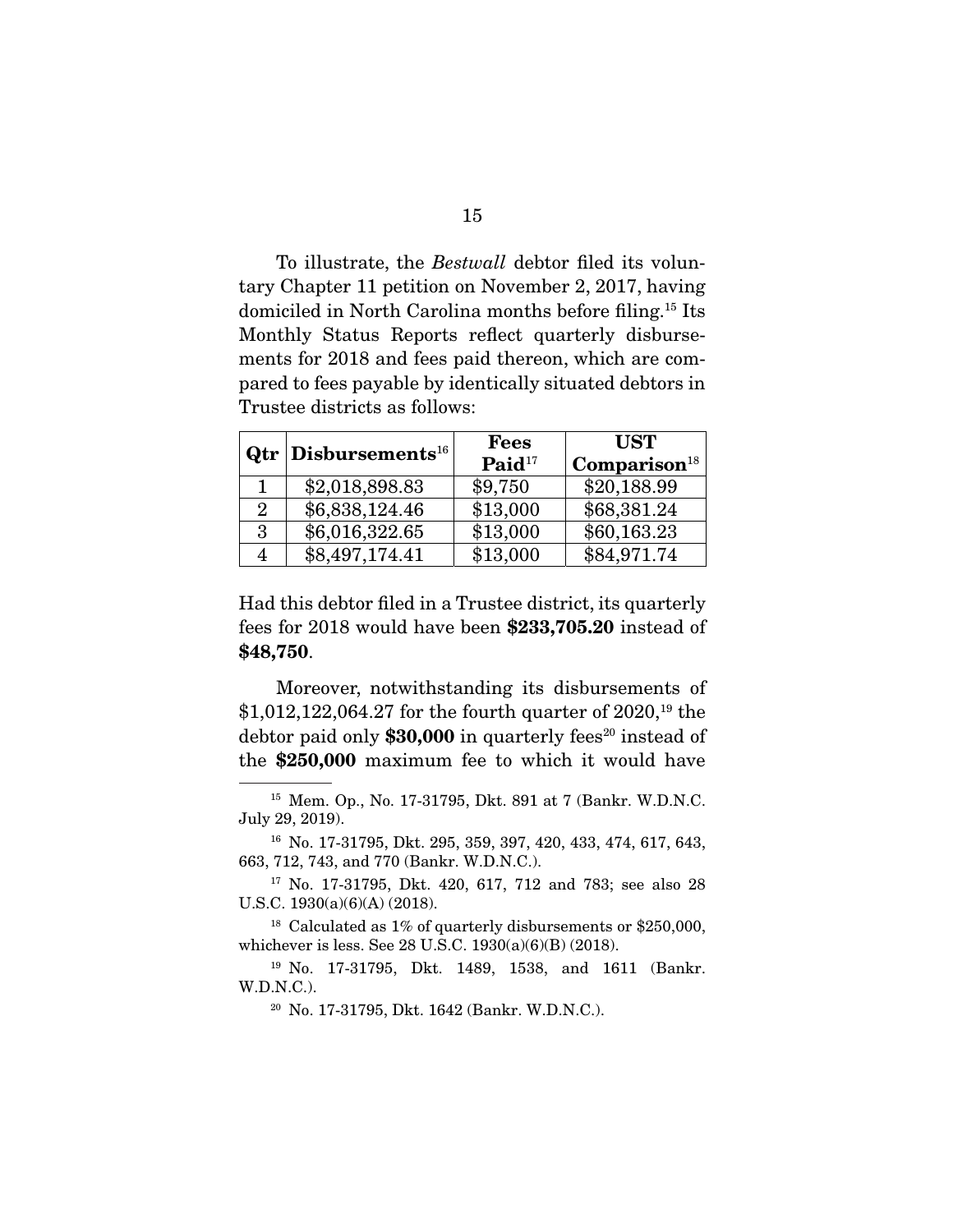been subjected in a Trustee district. See n.18. And, as of the first quarter of 2021, this debtor was still subject to the reduced fee schedule, paying a quarterly fee of **\$13,000** instead of the **\$66,655.27** which would have been imposed in a Trustee district.<sup>21</sup> As these fees are charged over the life of the case, such differences, without more, provide motivation to establish venue in Administrator districts.

 To the tune of public outcry from divisional mergers, the Texas Two-Step has danced its way to Washington, D.C., where Congress is considering a number of reforms to limit forum gamification. See S. 2827, 117th Cong., 1st Sess., Sept. 23, 2021 (modifying venue requirements) and H.R. 4777, 117th Cong., 1st Sess., Nov. 3, 2021 (prohibiting divisive mergers). On February 8, 2022, the Senate Committee on the Judiciary held a hearing to address these issues, entitled "Abusing Chapter 11: Corporate Efforts to Side-Step Accountability Through Bankruptcy."22

<sup>&</sup>lt;sup>21</sup> Disbursements totaled  $$6,665,526.52$  for the first quarter of 2021, but the debtor paid only \$13,000 in quarterly fees in April 2021. See *Bestwall*, No. 17-31795, Dkt. 1642, 1684, 1779, and 1809 (Bankr. W.D.N.C.).

<sup>22</sup> See <https://tinyurl.com/Abusing-Chapter-11>. Amici do not present a position on divisive mergers, broad preliminary injunctions, or asbestos trusts in bankruptcy. Rather, Amici note circumstances that have led the same law firm repeatedly to maneuver Chapter 11 clients into the Western District of North Carolina, where the Bankruptcy Administrator has often been silent, while the Justice Department has attempted to raise substantive concerns.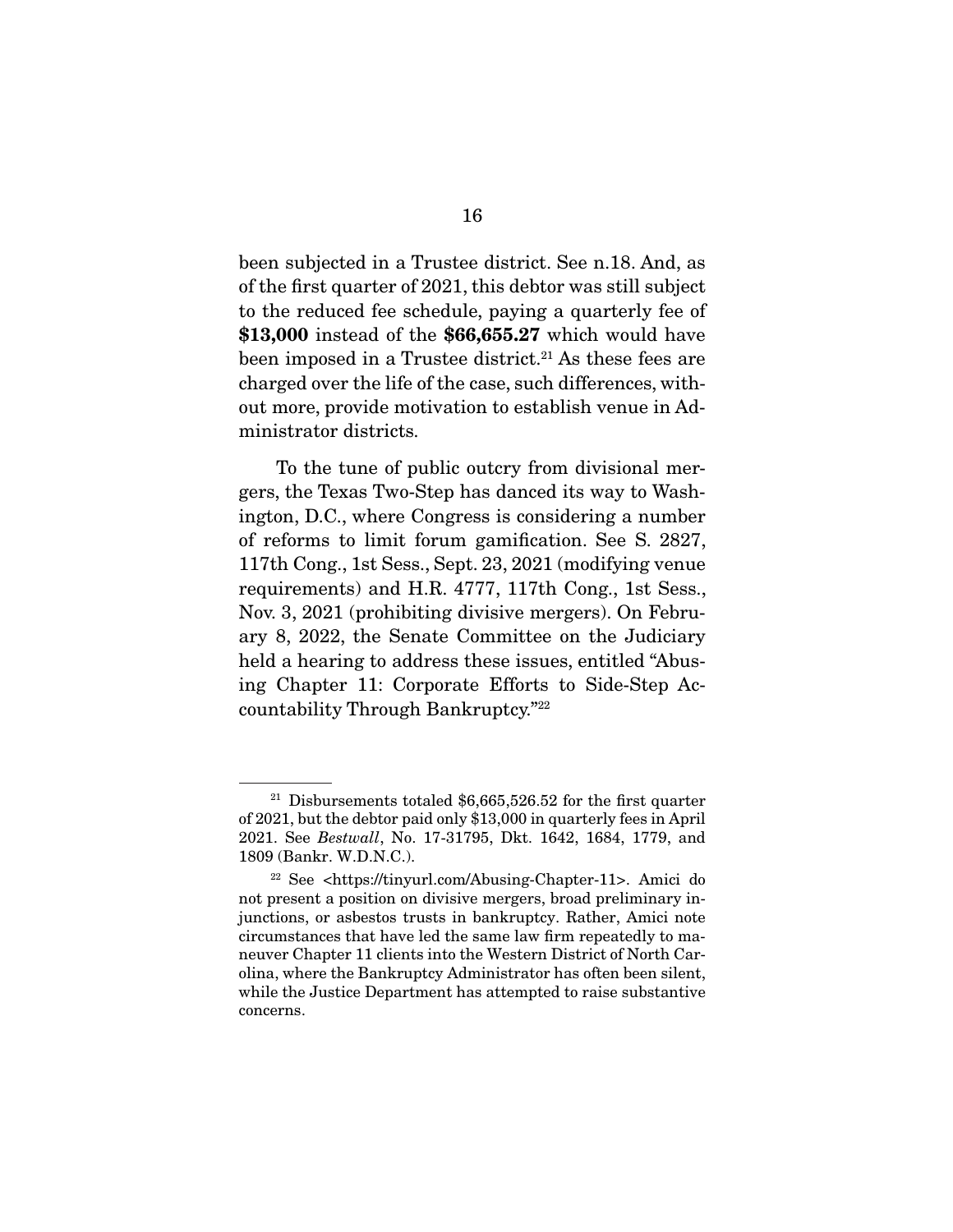#### **II. CONGRESS RENDERED SYSTEMIC NON-UNIFORMITY THE DEFAULT.**

#### **A. Congress adopted the U.S. Trustee Program on the basis of policy.**

 Before the Trustee system was established, there was "particular concern" regarding the "operation of 'bankruptcy rings' among bankruptcy lawyers and the courts, within which judges appointed practitioners well known to them as trustees, set their compensation, and then ruled on disputes between their handpicked candidates and parties to the bankruptcy." *In re Plaza de Diego Shopping Ctr., Inc*., 911 F.2d 820, 828 & n.15 (1st Cir. 1990). "Congress decided to shift the power of appointment from judges to the U.S. Trustees" not only to relieve administrative burdens, but "more importantly . . . to avoid the possibility or appearance of a conflict of interest necessarily arising when a judge must decide matters litigated between a trustee of his own selection and other parties to the bankruptcy." *Id.*  at 828 (citing H.R. Rep. No. 595, 95th Cong., 2d Sess. 88-99 (1978)) (note omitted).

 Finding the U.S. Trustee pilot program generally successful, Congress permanently established the Trustee program in 1986<sup>23</sup> under the auspices of the Department of Justice. Congress also "amended the Bankruptcy Code to provide for the comprehensive role of the U.S. Trustees." *Plaza*, 911 F.2d at 827.

<sup>&</sup>lt;sup>23</sup> Bankruptcy Judges, United States Trustees, and Family Farmer Bankruptcy Act of 1986, Pub. L. No. 99-554, 100 Stat. 3088 (1986) (1986 Act).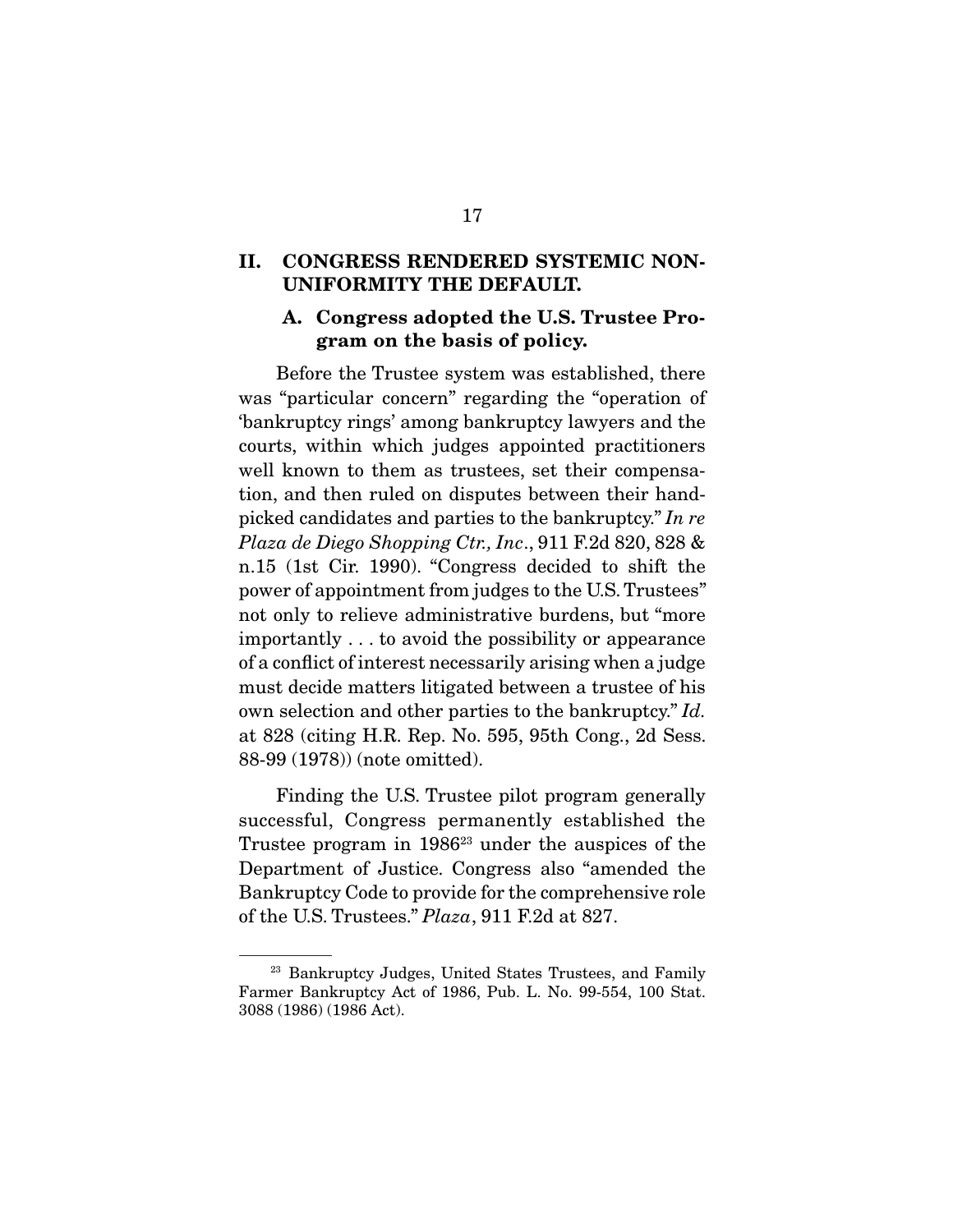Among other divergences from prior law, the "U.S. trustee"—instead of "the court"—"shall appoint one disinterested person to serve as trustee" in a Chapter 11 case. *Id.* at 827-28. The 1986 Act "amends 11 U.S.C. 1104 to make it clear that the U.S. Trustee can seek the appointment of a trustee," and "[i]f the court orders the appointment to be made, *the U.S. Trustee makes the appointment*, subject to the court's approval." *Id*. at n.13 (quoting H.R. Rep. No. 764, 99th Cong., 2d Sess. 18 (1986), at 28) (emphasis added by court).

 This "legislative history makes it abundantly clear that the amendment to 11 U.S.C. § 1104(c) was adopted for the express purpose of taking the power of appointment away from the court and giving it to the U.S. Trustee." *Id*. at 830 (holding that the lower court "exceeded its powers when it ordered the U.S. Trustee to nominate three candidates for trustee and later when it unilaterally appointed a trustee who was the nominee of one of the creditors").24 The power shift stood in stark contrast to non-Trustee law.

### **B. Congress exempted Alabama and North Carolina from the U.S. Trustee Program to accommodate judges in those states.**

 However, the Trustee program was not established in every state because "lawmakers in Alabama and

<sup>&</sup>lt;sup>24</sup> The statute underlying this decision is presently codified at 11 U.S.C. 1104(d). See Pub. L. No. 103-394, § 211(a)(1), 108 Stat. 4106, 4125 (redesignating subsection  $1104(c)$  as (d)).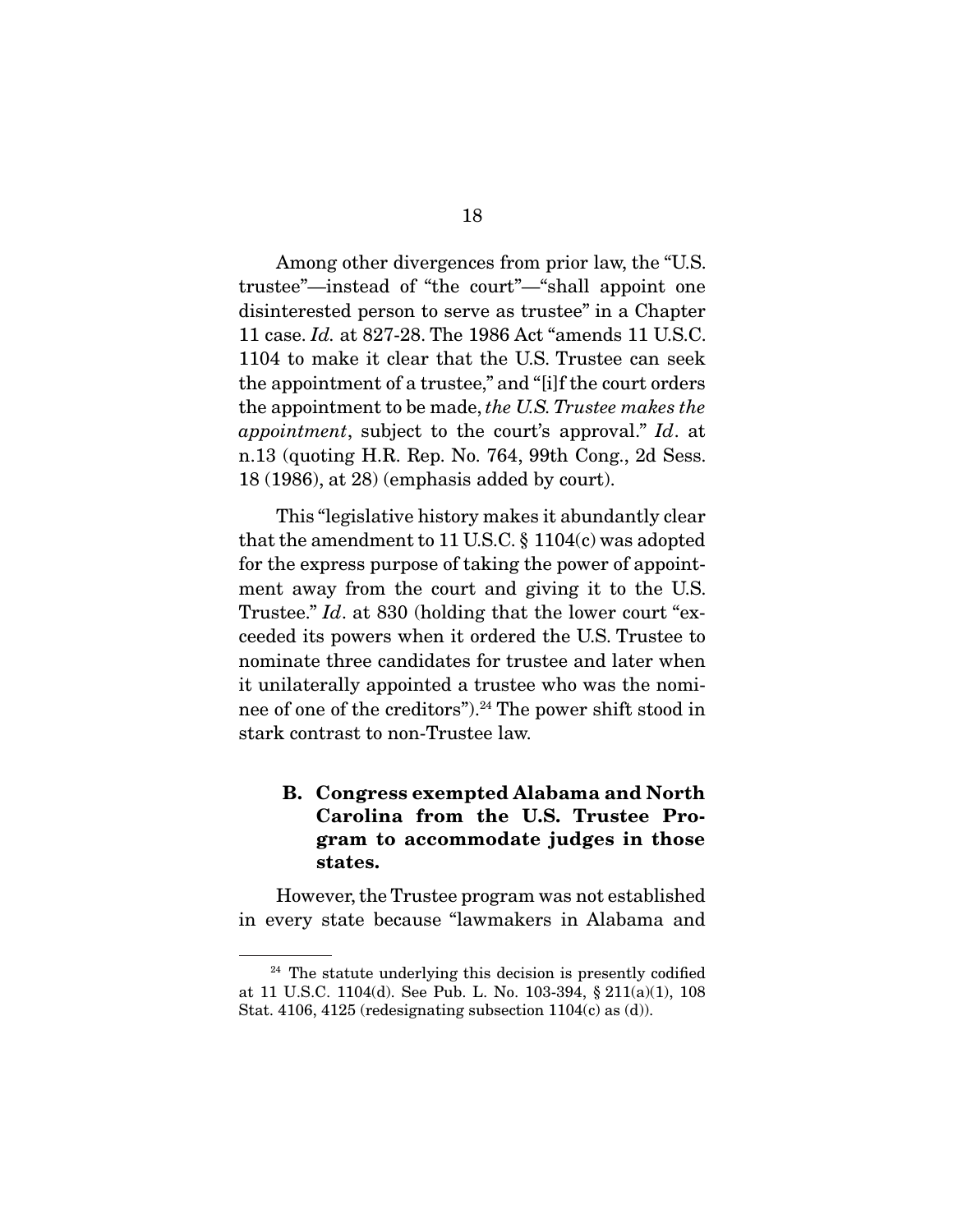North Carolina resisted." *Clinton Nurseries*, 998 F.3d at 69 (citation omitted). Districts in these states instead assigned oversight to a Bankruptcy Administrator program.<sup>25</sup>

 Review by the GAO "could not find any justification for continuing two separate programs." *Bankruptcy Administration: Justification Lacking for Continuing Two Parallel Programs*, No. GAO/GGD-92-133, at 15 (Sept.1992) (GAO Report) <https://tinyurl.com/GAO-92-133>. Yet, "[b]ankruptcy judges in both states successfully . . . lobbied Congress, most particularly Senators Helms [NC] and Heflin [AL], to avoid being placed within the United States Trustee program." Schulman, Dan J., *The Constitution, Interest Groups, and the Requirements of Uniformity: The United States Trustee and the Bankruptcy Administrator Programs*, 74 NEB. L. REV. 91, 123 (1995). These states "receiv[ed] a number of extensions."26 *Clinton Nurseries*, 998 F.3d at 69 (citation omitted).

 In 1997, the National Bankruptcy Review Com $mission<sup>27</sup> considered two proposals to incorporate$ 

<sup>25</sup> 1986 Act, § 302(d)(3)(I).

<sup>&</sup>lt;sup>26</sup> See 1986 Act, § 302(d)(3)(A), (E), and Judicial Improvements Act of 1990, Pub. L. No. 101-650, § 317(a), 104 Stat. 5089, 5115 (1990) (1990 Act) (providing a 10-year extension from October 1, 1992 until October 1, 2002).

<sup>&</sup>lt;sup>27</sup> The NBRC was a nine-member commission established pursuant to the Bankruptcy Reform Act of 1994, Pub. L. No. 103- 394, 108 Stat. 4106, and tasked with making recommendations regarding legislative or administrative actions affecting bankruptcy.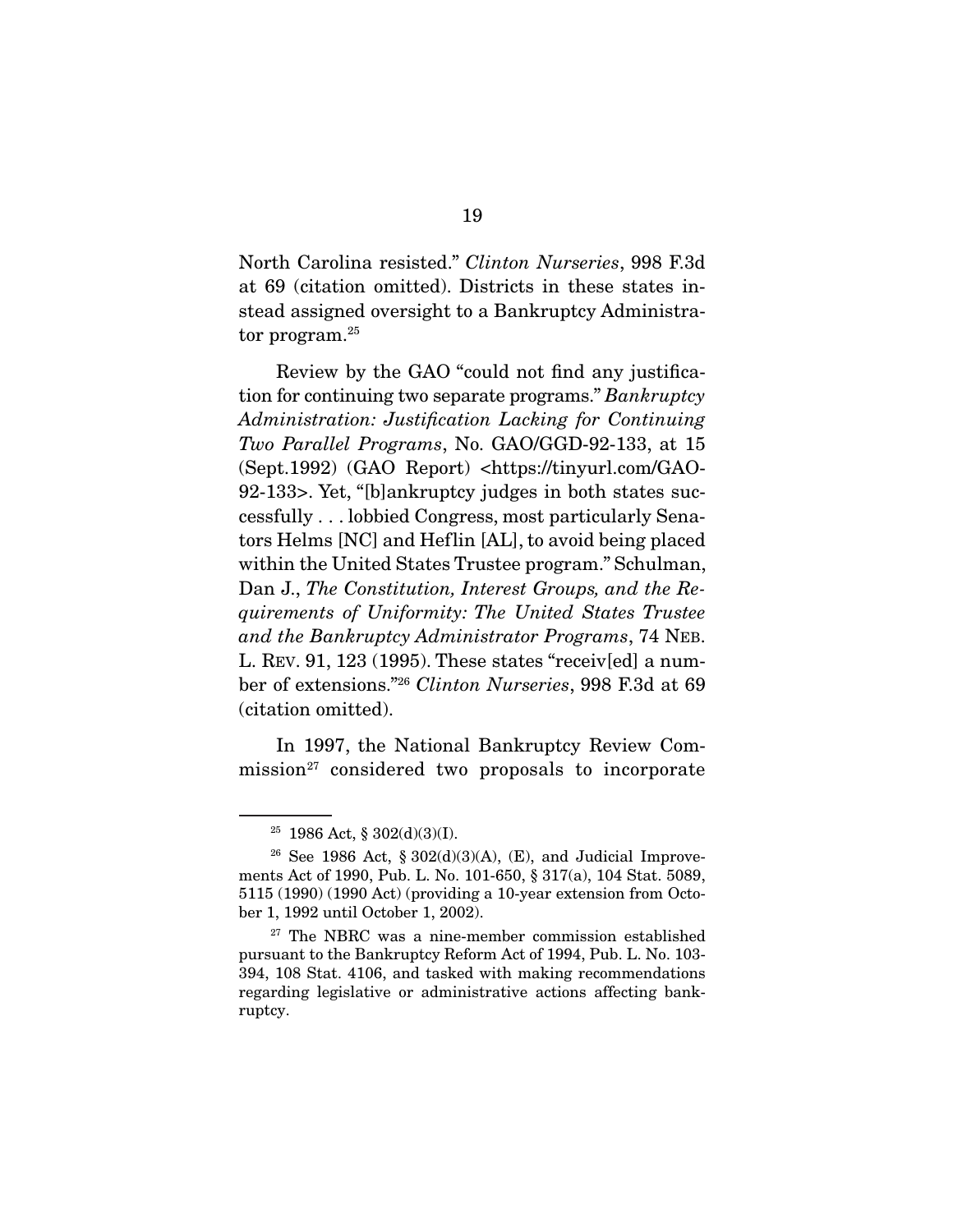Administrator districts into the Trustee system.<sup>28</sup> Commissioner Jeffery Hartley<sup>29</sup> noted one proposal called for immediate conversion, and the other would recommend to Congress that the "statutory schedule providing for the incorporation of the Bankruptcy Administrator system into the U.S. Trustee system on October 1, 2002 should remain unchanged[.]" See NBRC Submittal, nn.2586 & 2587. Both proposals were rejected. See *id*.

 Just a few years later, the deadline was not only changed, but eliminated altogether. The government has recently explained how Judge James Hancock (N.D.Ala.) and Judge Thomas Milton Moore (E.D.N.C.), among others in those states, expressed dislike of the Trustee system, and with the aid of Senator Heflin, were successful in remaining exempt. See U.S. Br., *Acadiana*, No. 21-1941, Dkt. 26 at 39 (Fed. Cir. Nov. 5, 2021). According to the government, Congress exempted these states "at the request of federal courts in Alabama and North Carolina." *Id.* at 22.

<sup>28</sup> See Hartley, J. and Gose, J., *The Bankruptcy Administrator Program and the U.S. Trustee Program* (NBRC Submittal) <https://tinyurl.com/nbrc-submittal>.

<sup>29</sup> Hartley was the Campaign Coordinator for Senator Heflin in 1990. See *Jeffery J. Hartley*, HELMSING LEACH, ATTORNEYS AT LAW <https://tinyurl.com/jeffery-hartley>. While serving as law clerk to a bankruptcy judge in Alabama, he was appointed to the NBRC on Senator Heflin's recommendation. See *The Third Branch*, Vol. 27, No. 1, at 9 (1995) <https://tinyurl.com/the-thirdbranch>.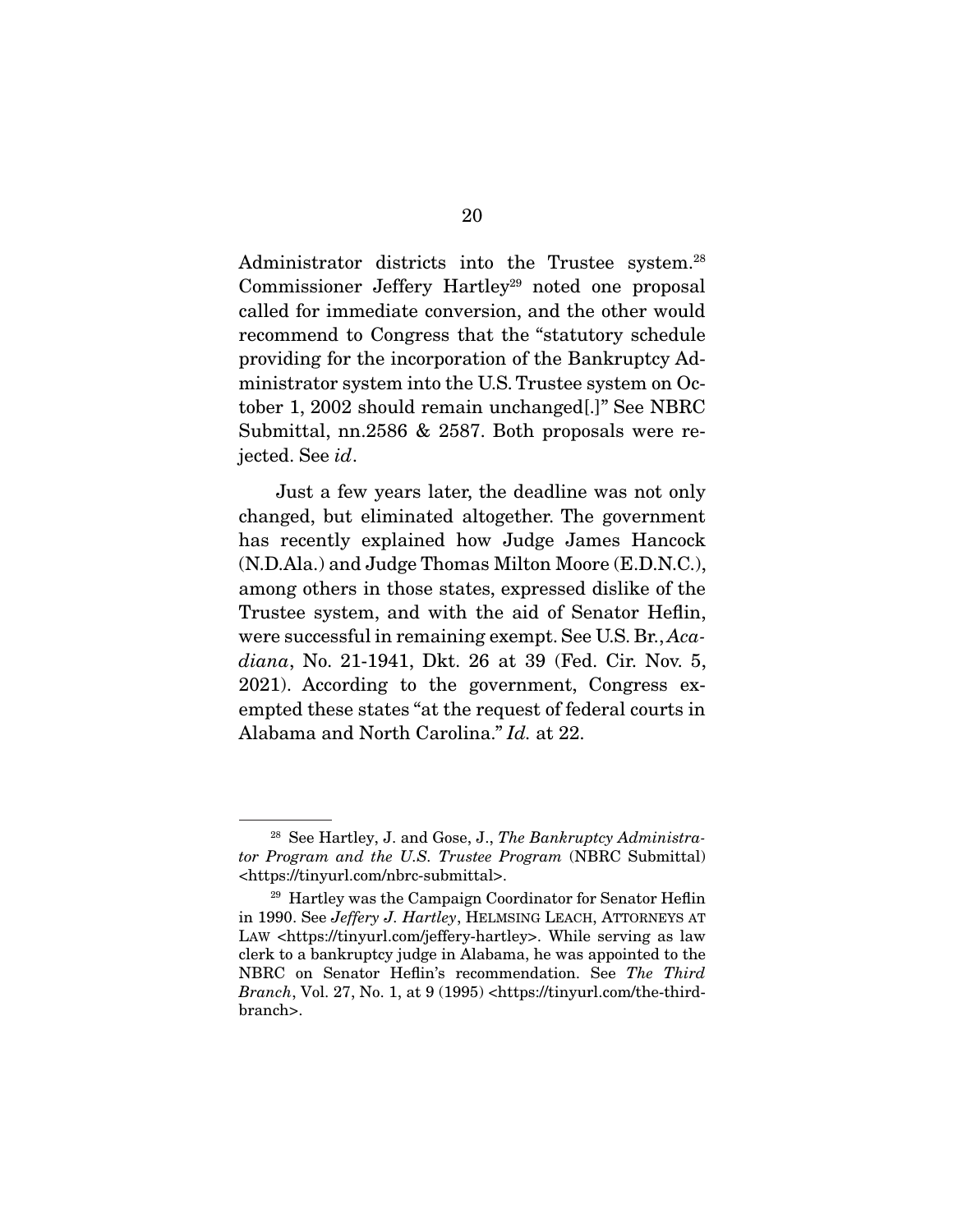These states "were granted a permanent exemption30 from the UST program in an unrelated law." *Clinton Nurseries*, 998 F.3d at 69 (citation omitted). It was "a North Carolina congressman" who "tucked" in the "permanent exemption." *In re Buffets, LLC*, 979 F.3d 366, 383 (5th Cir. 2020) (Clement, J., dissenting). Ironically, the Justice Department at the time recognized the uniformity issue, and further observed that "section 303 [of H.R. 833, eliminating the deadline] is not referenced in the table of contents." See H.R. Rep. No. 106-123, at 216 (1999) (Justice Dep't comments) <https://tinyurl.com/bankruptcy-reform-act>.

### **III. CONGRESS DELEGATED ITS AUTHOR-ITY UNDER THE BANKRUPTCY CLAUSE TO CERTAIN JUDGES IN TWO STATES.**

#### **A. The U.S. Trustee and Bankruptcy Administrator systems are subject to the Bankruptcy Clause.**

 1. To suggest that the systems are "administrative machinery" not subject to any constitutional uniformity requirement is to disregard relevant legislation and jurisprudence. Trustee oversight of Title 11 bankruptcy cases, 28 U.S.C. 586, like the fee statute, 28 U.S.C. 1930, were adopted in a 1978 "act to establish a uniform Law on the Subject of Bankruptcies." See *In re MF Glob. Holdings Ltd*., 615 B.R. 415, 446 (Bankr.

<sup>30</sup> See Federal Courts Improvement Act of 2000, Pub. L. No. 106-518, § 501 (section 501), 114 Stat. 2410, 2421-22 (2000) (2000 Act).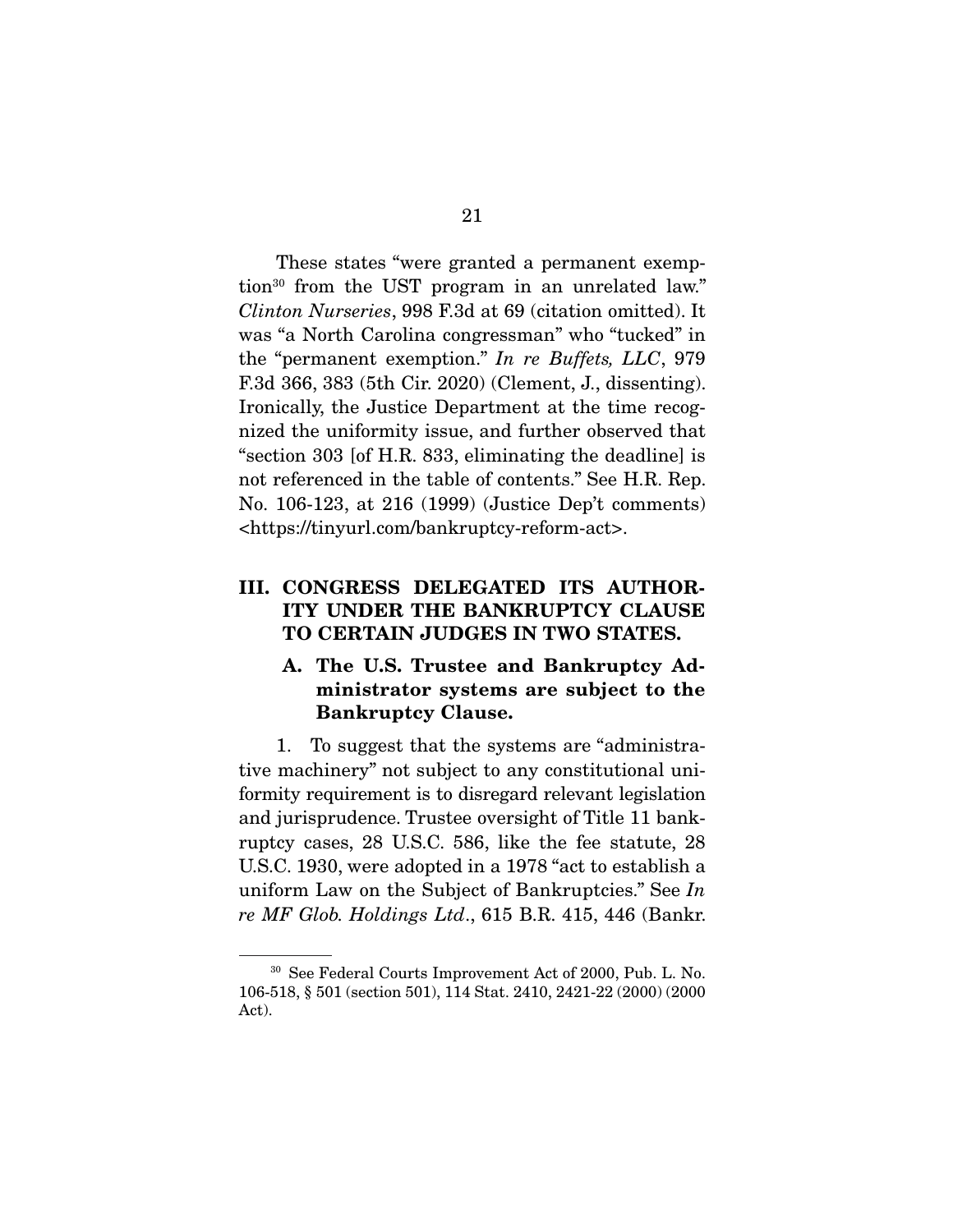S.D.N.Y. 2020), and Pub. L. No. 95-598, 92 Stat. 2549 (1978) (1978 Act).

 While the "subject of bankruptcies is incapable of final definition," it is not limited to, but rather "*nothing less* than 'the subject of the relations between . . . debtor and his creditors, extending to his and their relief.'" *Wright v. Union Cent. Life Ins. Co.*, 304 U.S. 502, 513-14, 58 S. Ct. 1025, 1032 (1938) (quoting *In re Reiman*, 20 Fed. Cas. 490, No. 11,673) (emphasis added). "This power 'extends to *all cases* where the law causes to be distributed, the property of the debtor among his creditors.'" Ry. Labor Executives' Ass'n v. *Gibbons*, 455 U.S. 457, 466, 102 S. Ct. 1169, 1175 (1982) (quoting *Hanover National Bank v. Moyses*, 186 U.S. 181, 186 (1902)) (emphasis added). The bankruptcy power also covers "all intermediate legislation, affecting substance and form, but tending to further . . . distribution and discharge." *Moyses*, 186 U.S. at 186, 22 S. Ct. at 860; *Louisville Joint Stock Land Bank v. Radford*, 295 U.S. 555, 602, 55 S. Ct. 854, 869, n.18 (1935) (citation omitted).

 2. The conclusion that a law is " 'on the subject of Bankruptcies' within the meaning of the Bankruptcy Clause" does "necessarily reject[ ]" the contention that the law was "enacted by Congress pursuant to its powers under the Necessary and Proper Clause, not pursuant the Bankruptcy Clause, because it does not alter a debtor's relationships to its creditors." See *MF Glob.*, 615 B.R. at 446 (internal citations omitted). Moreover, the Necessary and Proper Clause "is not itself a grant of power, but a *caveat* that the Congress possesses all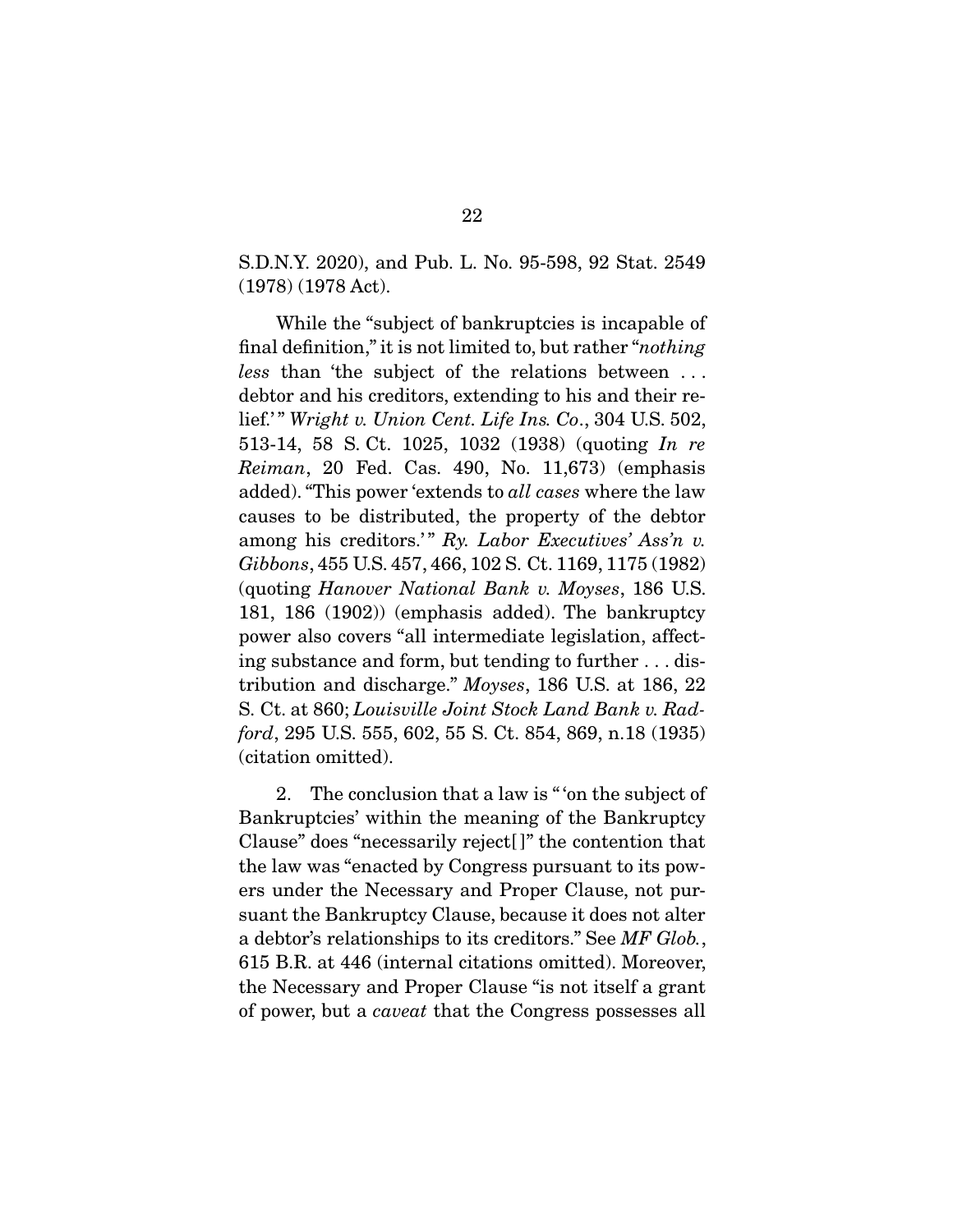the means necessary to carry out the specifically granted 'foregoing' powers of § 8 'and all other Powers vested by this Constitution. . . .<sup>'"</sup> *Kinsella v. United States*, 361 U.S. 234, 247, 80 S. Ct. 297, 304 (1960) (emphasis in original). Its reach is incidental to an enumerated power; no "great substantive and independent power" may be "implied as incidental to other powers, or used as a means of executing them." *McCulloch v. Maryland*, 17 U.S. (4 Wheat.) 316, 411 (1819).

 The Ninth Circuit has rejected the contention that the "Trustee program serves a purely administrative function and therefore is not constrained by the requirements of the Uniformity Clause,"31 explaining:

The statute clearly governs the relationship between creditor and debtor and, accordingly, falls within the scope of the Uniformity Clause. The U.S. Trustees have assumed the supervisory roles of the bankruptcy judges. Indeed, the statute entrusts U.S. Trustees with extensive discretion to appoint interim and successor trustees, monitor and supervise bankruptcy proceedings, examine debtors, advise the bankruptcy courts, and even, in some circumstances, to seek dismissal of cases. See, *e.g.*, 11 U.S.C. §§ 343, 701, 703, 704, 707 & 727; 28 U.S.C. § 586. Thus, the U.S. Trustees' activities have a direct effect upon the rights and liabilities of both debtors and creditors.

<sup>31</sup> This decision terms U.S. Const. Art. I, § 8 as the "Uniformity Clause." See 38 F.3d at 1529.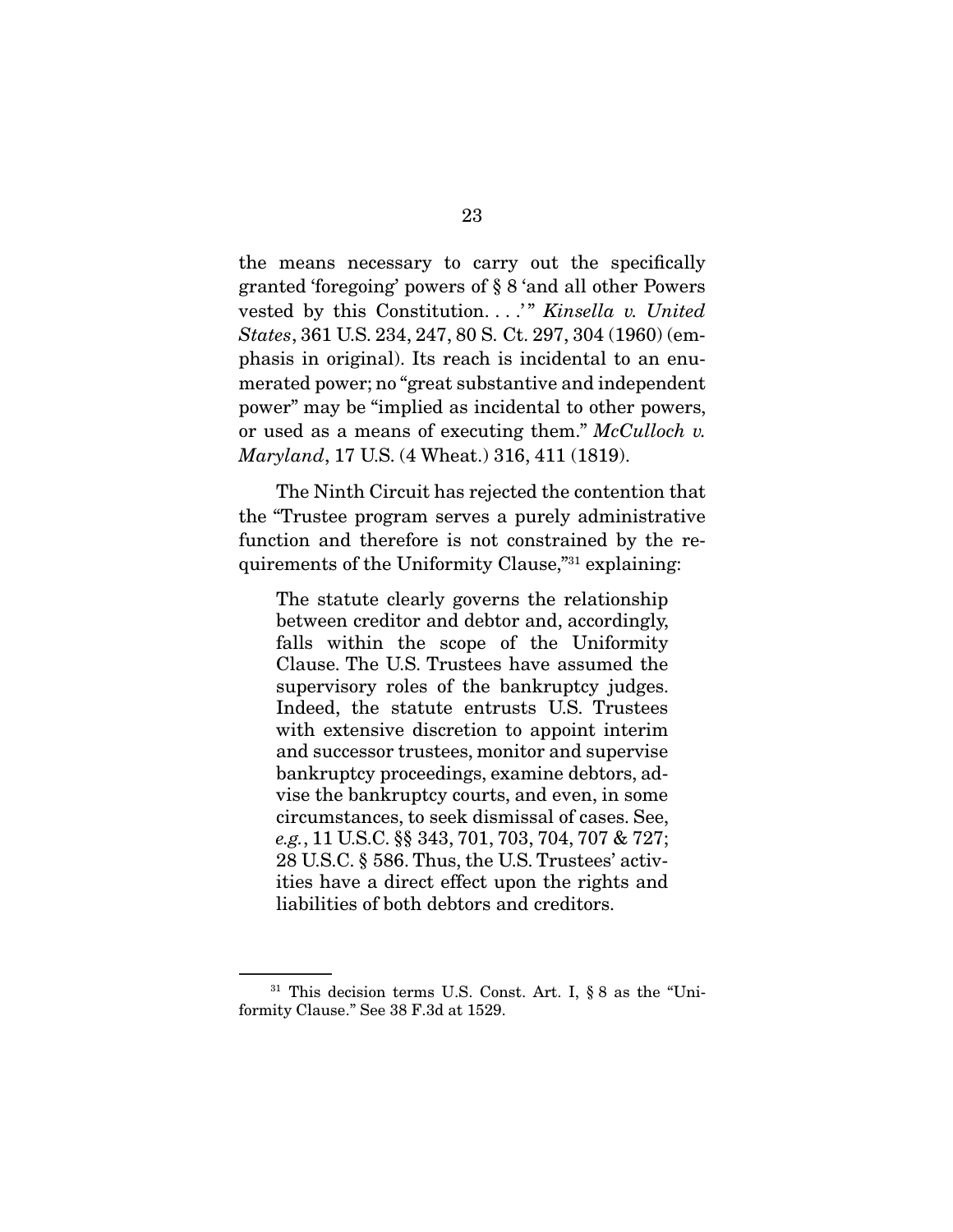*St. Angelo v. Victoria Farms, Inc*., 38 F.3d 1525, 1530 (9th Cir. 1994). The court struck down section 317(a) of the 1990 Act, which provided an extension to Alabama and North Carolina and, at that time, "guarantee[d] that creditors and debtors in the 48 other states are governed by a[] dissimilar, more costly bankruptcy system than members of the same groups in Alabama and North Carolina." *Id*. at 1533.32

 3. The Bankruptcy Clause "contains an affirmative limitation or restriction upon Congress' power: bankruptcy laws must be uniform throughout the United States." *Gibbons*, 455 U.S. at 468, 102 S. Ct. at 1176. The requirement "is geographical, and not personal" uniformity. *Moyses*, 186 U.S. at 188, 22 S.Ct. at 860, 46 L.Ed. 1113. Certainly, the two non-contiguous states lack any naturally existing common problem that could justify differential treatment.

### **B. Congress unconstitutionally delegated power to bankruptcy judges in Alabama and North Carolina.**

 1. While correctly described as "extensions" and a "permanent exemption" unconstitutional in its own right, these characterizations fail to adequately capture the level of authority Congress delegated in

<sup>&</sup>lt;sup>32</sup> This decision had no practical effect, and questions of judicial authority have plagued courts below. See *Buffets*, 979 F.3d at 384 (Clement, J., dissenting) (stating "[w]e have no greater authority than our colleagues on the Ninth Circuit to remake the bankruptcy system").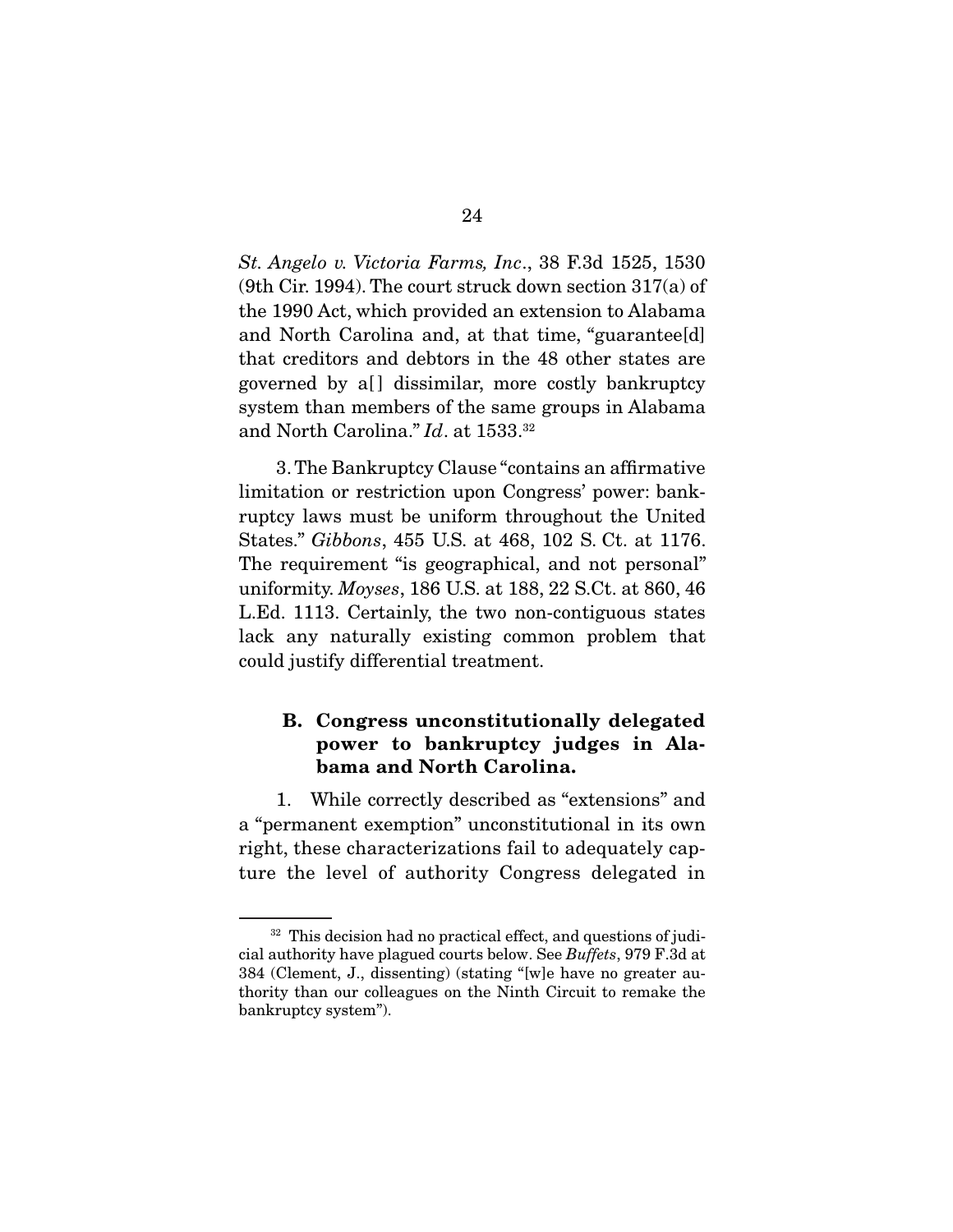successive Acts. To fully appreciate the extreme delegation of power requires textual comparison:

 (3) JUDICIAL DISTRICTS FOR THE STATES OF ALABAMA AND NORTH CAROLINA.

 (A) Notwithstanding paragraphs (1) and (2), and any other provision of law, the amendments made by subtitle A of title II of this Act, and section 1930(a)(6) of title 28 of the United States Code (as added by section 117(4) of this Act), shall not –

 (i) become effective in or with respect to a judicial district specified in subparagraph (E) until, or

 (ii) apply to cases while pending in such district before,

**such district elects to be included** in a bankruptcy region established in section 581(a) of title 28, United States Code, as amended by section  $111(a)$  of this Act, or October 1, 1992, October 1, 2002, whichever oecurs first except that the amendment to section 105(a) of title 11, United States Code, shall become effective as of the date of the enactment of the Federal Courts Study Committee Implementation Act of 1990.

 (B) Any election under subparagraph (A) shall be made upon a **majority vote of the chief judge of such district and each bankruptcy judge in such judicial district** in favor of such election.

\* \* \*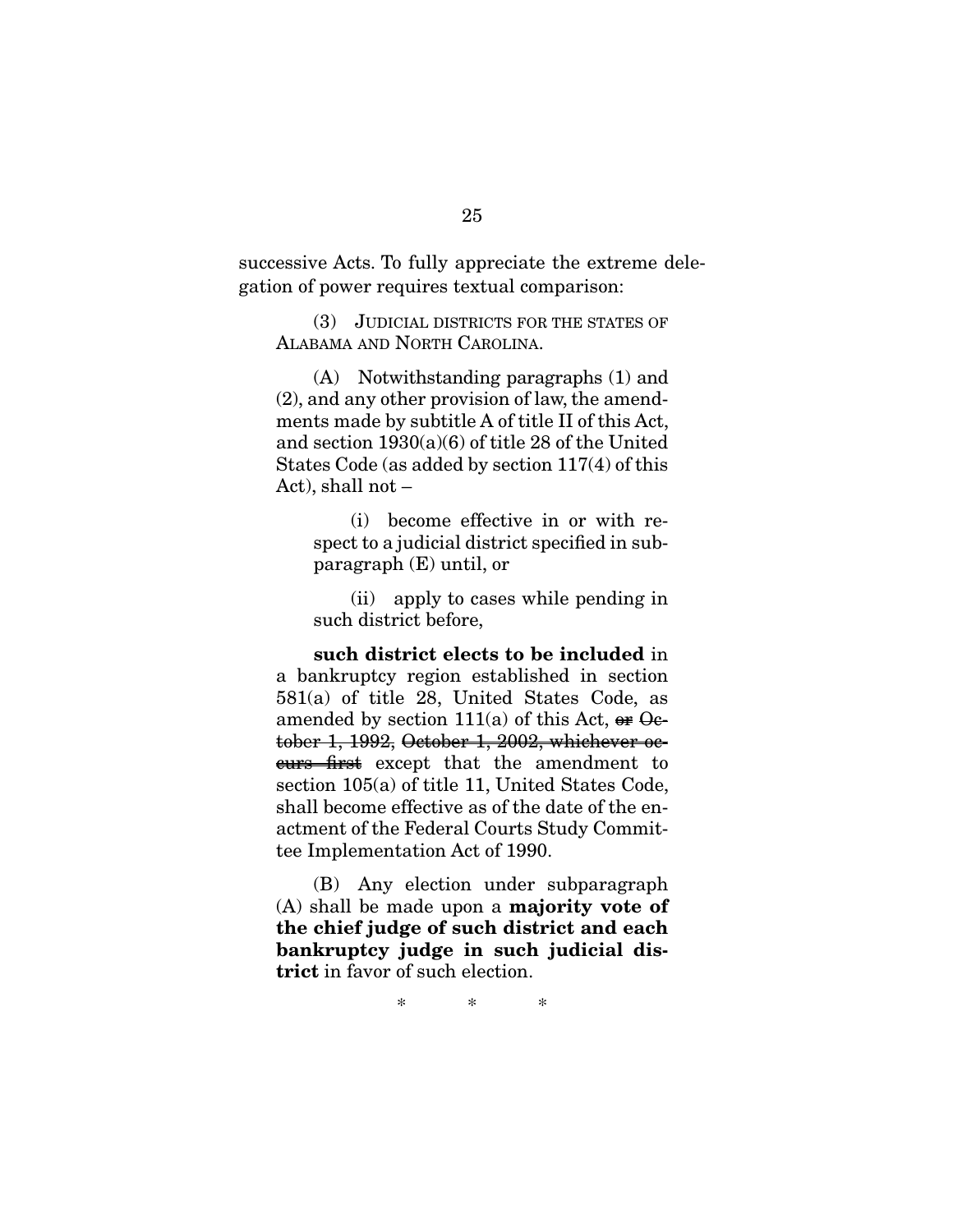(E) Subparagraph (A) applies to the following:

 (i) The judicial districts established for the State of Alabama.

 (ii) The judicial districts established for the State of North Carolina.

Pub. L. No. 99-554, Tit. III, § 302(d)(3) (1986); Pub. L. No. 101-650, Tit. III, § 317(a), (c) (1990) (extending the deadline until October 1, 2002); and Pub. L. No. 106- 518, Tit. V, § 501 (2000) (striking the deadline) (emphasis added).

 Having eliminated the deadline for North Carolina and Alabama to join the Trustee system, section 302(d)(3) of the 1986 Act renders non-uniformity the permanent default condition. Uniformity will require a majority vote of the chief judge and bankruptcy judges in each Administrator district. With this textual background, a number of problems are evident.

 2. Each Administrator district has at least two bankruptcy judges,<sup>33</sup> and obviously one chief district judge. Thus, in every Administrator district, Article I bankruptcy judges have power to overrule a chief judge's vote to opt into the Trustee system.

 Even assuming Congress *could* delegate to the Judiciary the power to decide whether to enter the

<sup>33</sup> Northern District of Alabama (5), Middle District of Alabama (2), Southern District of Alabama (2), Western District of North Carolina (3), Middle District of North Carolina (3), and Eastern District of North Carolina (3).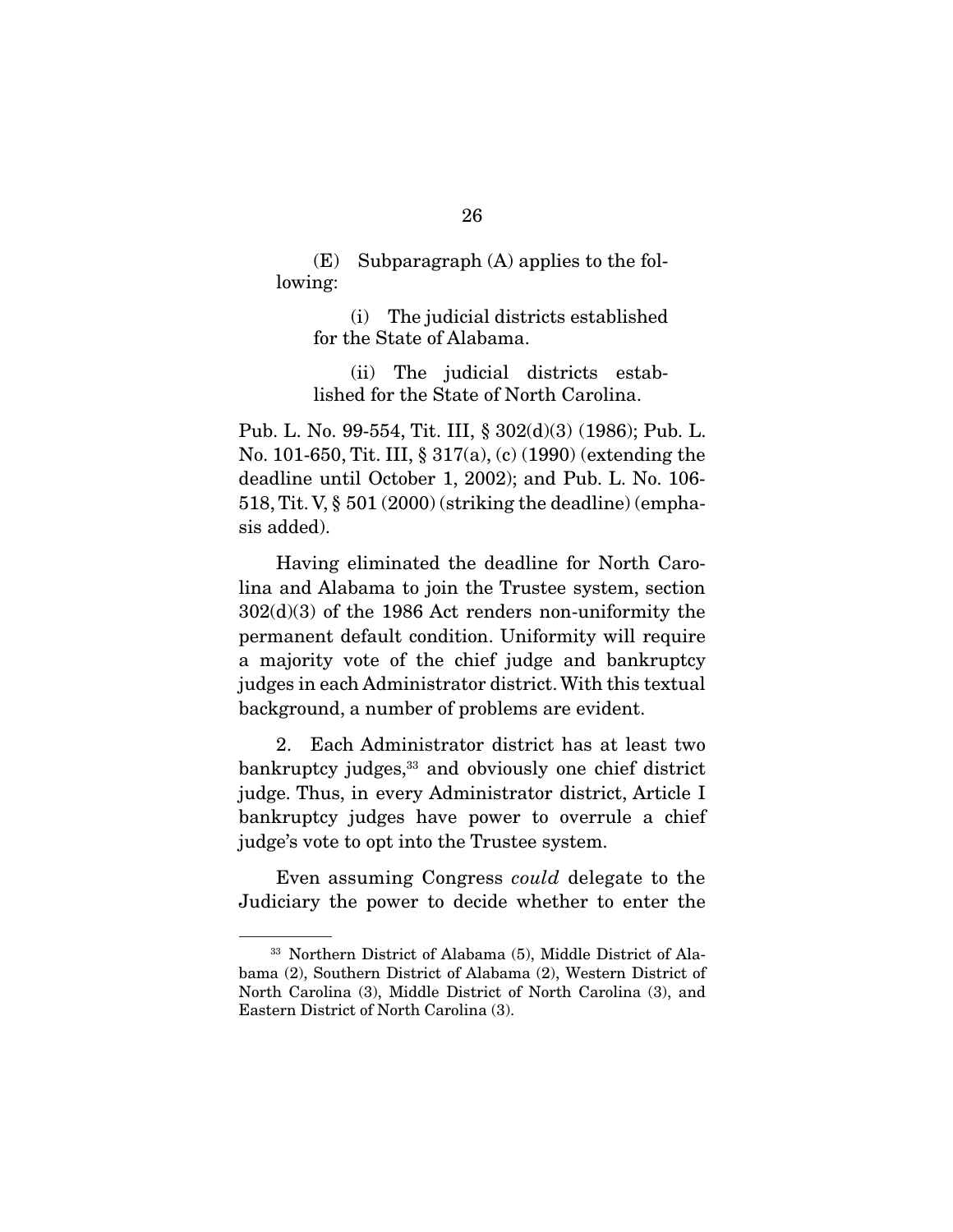Trustee system, Congress could not subjugate Article III judicial power to Article I bankruptcy judges in this manner. See, *e.g.*, *Stern v. Marshall*, 564 U.S. 462, 131 S. Ct. 2594 (2011); *N. Pipeline Constr. Co. v. Marathon Pipe Line Co*., 458 U.S. 50, 102 S. Ct. 2858 (1982). As this Court has observed regarding bankruptcy court jurisdiction:

A statute may no more lawfully chip away at the authority of the Judicial Branch than it may eliminate it entirely. . . . We cannot compromise the integrity of the system of separated powers and the role of the Judiciary in that system, even with respect to challenges that may seem innocuous at first blush.

*Stern*, 564 U.S. 462, 502-03, 131 S. Ct. 2594, 2620.

 3. More broadly, section 501 constitutes an unlawful delegation of power under the Bankruptcy Clause. The section permanently renders application of a law meant to be of general applicability entirely dependent on the whim of (primarily) bankruptcy judges in each district.

 The Constitution specifically vests in Congress the power "to establish . . . uniform Laws on the subject of Bankruptcies throughout the United States." Art. I, § 8, Cl. 4. "The peculiar terms of the grant certainly deserve notice. Congress is not authorized merely to pass laws, the operation of which shall be uniform, but to *establish* uniform laws on the subject throughout the United States." *Sturges v. Crowninshield*, 17 U.S. (4 Wheat.) 122, 193-94 (1819) (emphasis added).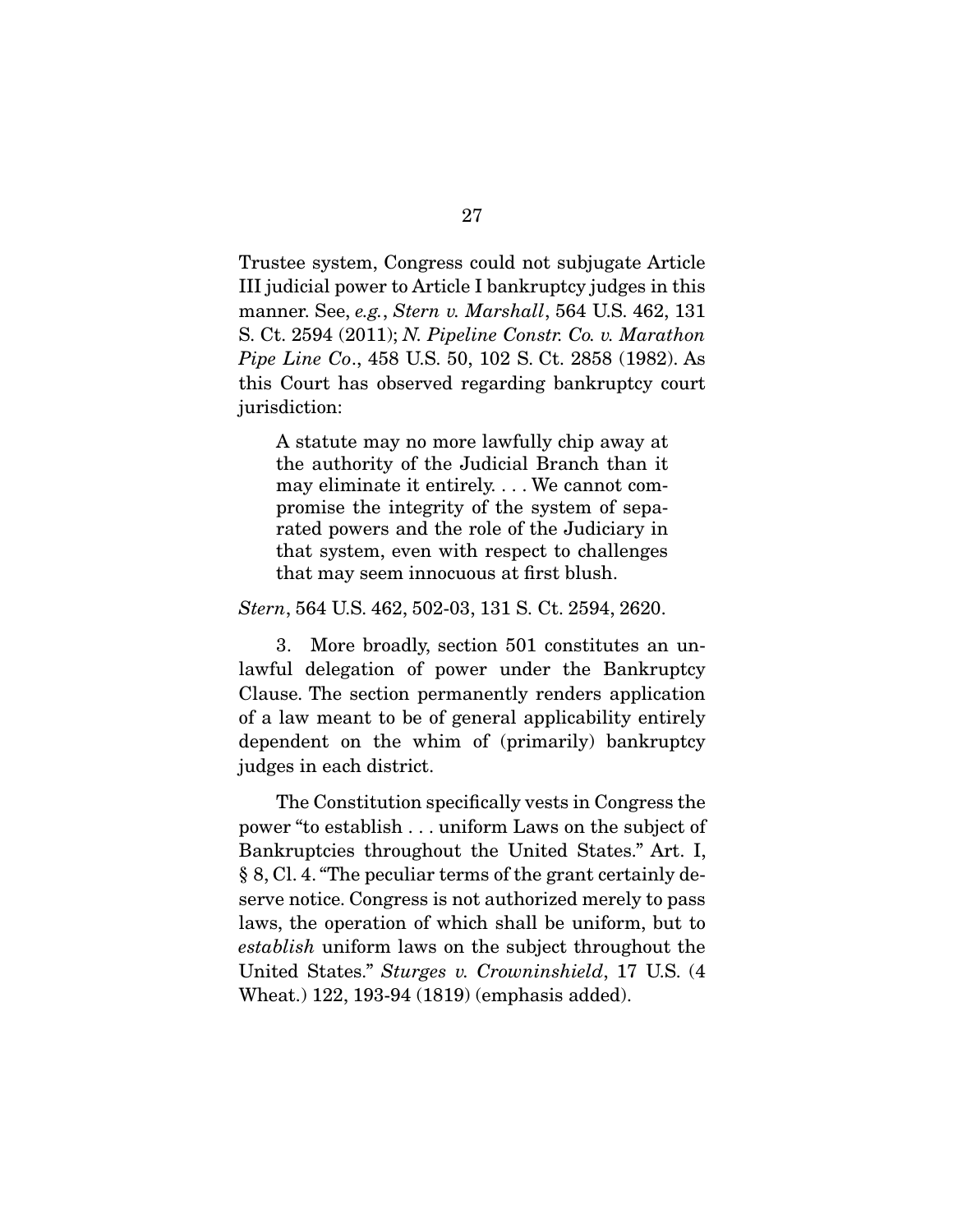"Alexander Hamilton stated that the federal government had 'exclusive jurisdiction' where the Constitution granted Congress the power to make uniform laws." *In re Hood*, 319 F.3d 755, 764 (6th Cir. 2003). Such power " 'must necessarily be exclusive; because if each State had power to prescribe a DISTINCT RULE, there could not be a UNIFORM RULE.'" *Id.* (quoting *The Federalist No. 32*, at 155 (Alexander Hamilton) (George W. Carey & James McClellan eds., 2001)). The "justification for the grant of exclusivity was not a mere desire to have one system, but a system that rose above individual states' interests." *Id.* "As Joseph Story noted, there were fears that each state would frame a bankruptcy system that 'best suits its own local interests, and pursuits' or that was marked 'by undue domestic preferences and favours.'" *Id.* (citing Joseph Story, *Commentaries on the Constitution* §§ 1102, 1104 (1833), in *The Founders' Constitution* (Philip B. Kurland & Ralph Lerner eds., 1987)). Clearly, the Bankruptcy Administrator system owes its existence to an undue domestic preference of and favor sought by the bankruptcy bench and bar in Alabama and North Carolina.

 Courts have found non-exclusive or concurrent authority in areas where Congress has not already acted (*Sturges*, *supra*, recognizing that Congress had not exercised its power to enact uniform bankruptcy laws), and in the area of state exemptions. See 11 U.S.C. 522(b)(2); see also *Sticka v. Applebaum*, 422 B.R. 684, 688-89 (B.A.P. 9th Cir. 2009) ("Congress has not occupied the field of bankruptcy regulation to the point of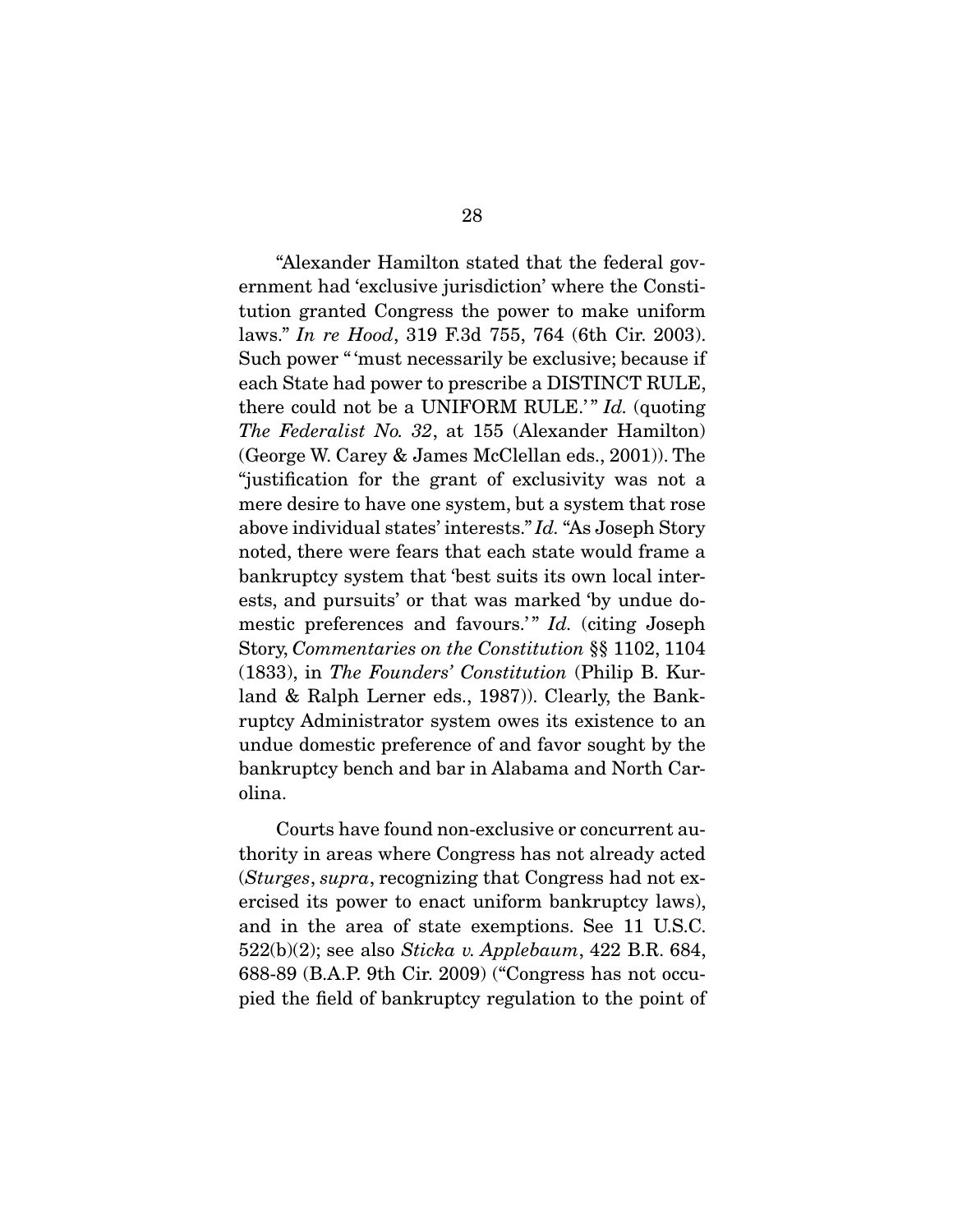preempting state exemption statutes"). With respect to the Judiciary:<sup>34</sup>

[This Court's] approach to other nonadjudicatory activities that Congress has vested either in federal courts or in auxiliary bodies within the Judicial Branch has been identical to [its] approach to judicial rulemaking: consistent with the separation of powers, Congress may delegate to the Judicial Branch nonadjudicatory functions that do not trench upon the prerogatives of another Branch and that are appropriate to the central mission of the Judiciary.

*Mistretta v. U.S.*, 488 U.S. 361, 387-88, 109 S. Ct. 647, 663 (1989). In *Mistretta*, for example, this Court concluded there is "no separation-of powers impediment to the placement of the Sentencing Commission within the Judicial Branch," because the "sentencing function long has been a peculiarly shared responsibility among the Branches of Government and has never been thought of as the exclusive constitutional province of any one Branch." *Id*., 488 U.S. at 390, 109 S.Ct. at 664

<sup>34</sup> Bankruptcy courts are creatures of Article I in which Congress vested " 'essential attributes' of the judicial power of the United States." *N. Pipeline Constr. Co. v. Marathon Pipe Line Co*., 458 U.S. 50, 84-85, 102 S. Ct. 2858, 2878 (1982). The Bankruptcy Amendments and Federal Judgeship Act of 1984 addressed jurisdictional concerns, and in current practice, bankruptcy courts function in a manner largely indistinguishable from Article III courts. "Modern bankruptcy courts . . . adjudicate a far broader array of disputes than their earliest historical counterparts." *Wellness Int'l Network, Ltd. v. Sharif*, 575 U.S. 665, 717, 135 S. Ct. 1932, 1967 (2015) (Thomas, J., dissenting).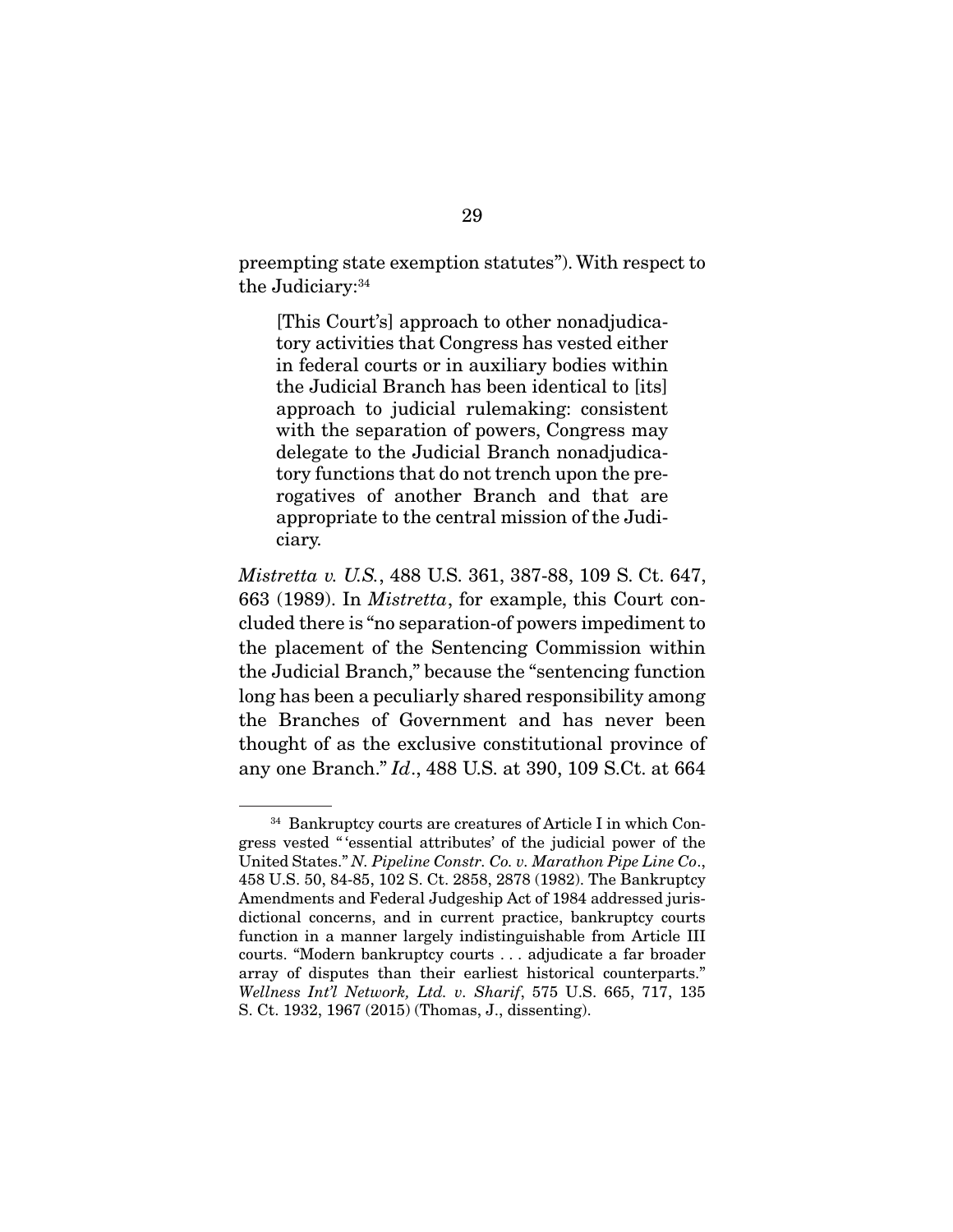(citation omitted). Moreover, such placement did not "increase[ ] the Branch's authority." *Id.*, 488 U.S. at 395, 109 S. Ct. at 667.

 Conversely here, it is well-recognized that Congress has plenary power to enact uniform bankruptcy laws. Having adopted the Trustee system in forty-eight states, Congress, in section 501, ceded the balance of its authority to a combination of Article I and Article III judges in only two states. Effectively, Congress authorized "delegates to consider and vote . . . in [its] place." *Id.*, 488 U.S. at 425, 109 S. Ct. at 682 (citations omitted) (Scalia, J., dissenting). For obvious reasons, no Administrator district has voted to join the Trustee system.

 On the issue of separation of powers, Justice Gorsuch recently voiced particularly salient concerns:

The framers understood, too, that it would frustrate "the system of government ordained by the Constitution" if Congress could merely announce vague aspirations and then assign others the responsibility of adopting legislation to realize its goals. Through the Constitution, after all, the people had vested the power to prescribe rules limiting their liberties in Congress alone. No one, not even Congress, had the right to alter that arrangement. As Chief Justice Marshall explained, Congress may not "delegate . . . powers which are strictly and exclusively legislative."

*Gundy v. United States*, 139 S. Ct. 2116, 2133 (2019) (multiple citations omitted) (Gorsuch, J., dissenting).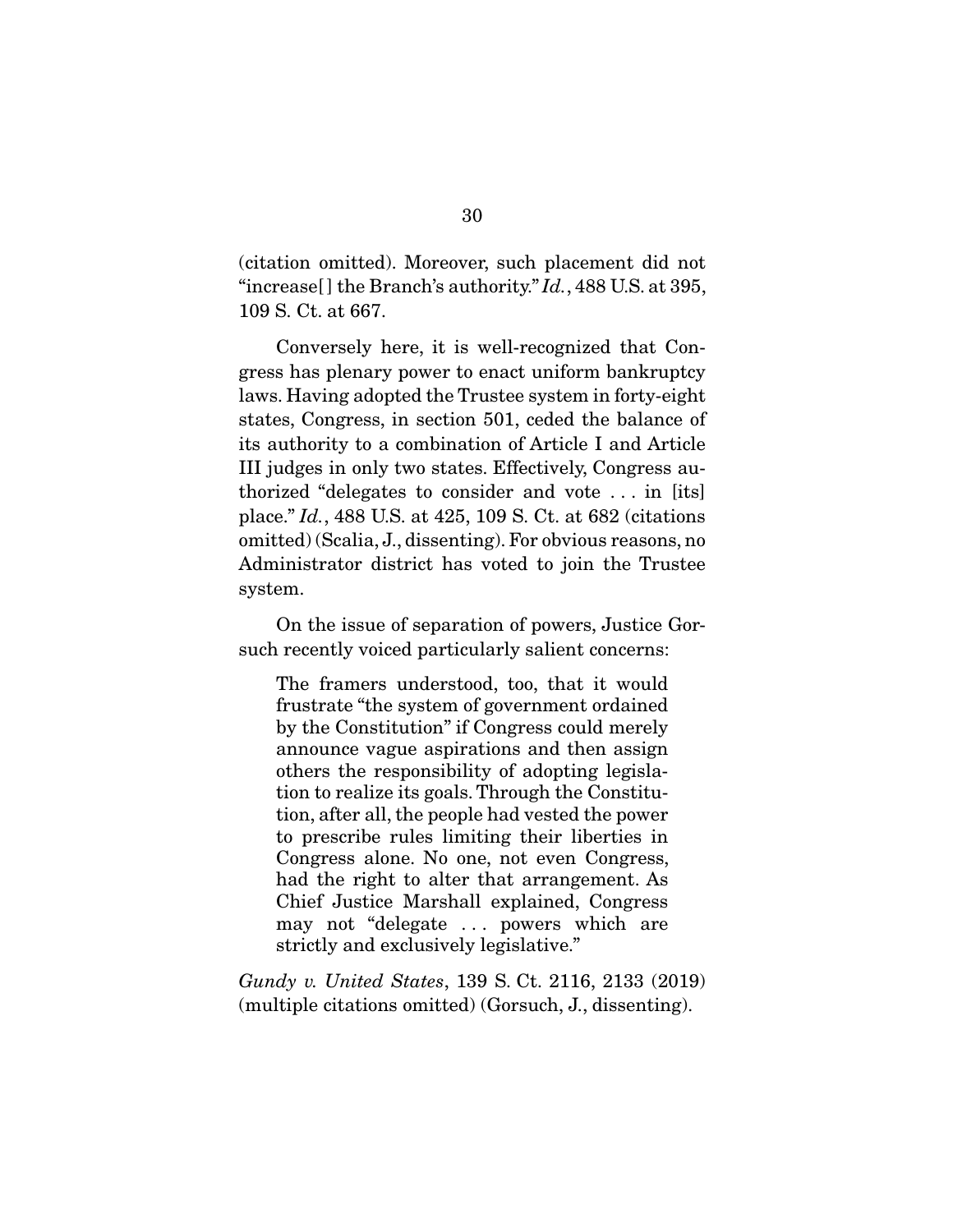Section 501 fails to meet any criterion for permissible delegation. It neither "authorize[s] another branch to 'fill up the details,'" nor makes its application "depend on executive fact-finding." See *id.* at 2136- 37. Nor does the "Constitution separately vest[ ]" the authority conferred, such that the discretion is already within the scope of judicial power. See *id*. Rather, it is wholly undisputed that judicial districts in the other 48 states have no such authority.

 To the extent the Court finds the "intelligible principle" doctrine potentially applicable, Congress did not supply any "intelligible principle to guide the delegee's use of discretion." Cf. *id.*, 139 S. Ct. at 2123. The delegation of power is, quite simply, "do what a majority want in each district, if and when you ever want."

 "It is difficult to imagine a more obvious example of Congress simply avoiding a choice which was both fundamental for purposes of the statute and yet politically so divisive that the necessary decision or compromise was difficult, if not impossible, to hammer out in the legislative forge." *Indus. Union Dep't, AFL-CIO v. API*, 448 U.S. 607, 687, 100 S. Ct. 2844, 2887 (1980) (Rehnquist, J., concurring). The textual comparison between Acts, without more, reveals that section 501 "sounds all the alarms the founders left for us." See *Gundy*, 139 S. Ct. at 2144 (Gorsuch, J., dissenting).<sup>35</sup>

<sup>35</sup> Notably, 28 U.S.C. 581, regarding "United States trustees," suggests that Alabama and North Carolina *are* in the Trustee system. See 28 U.S.C. 581(a)(4), (21). Only the notes to the statute indicate otherwise.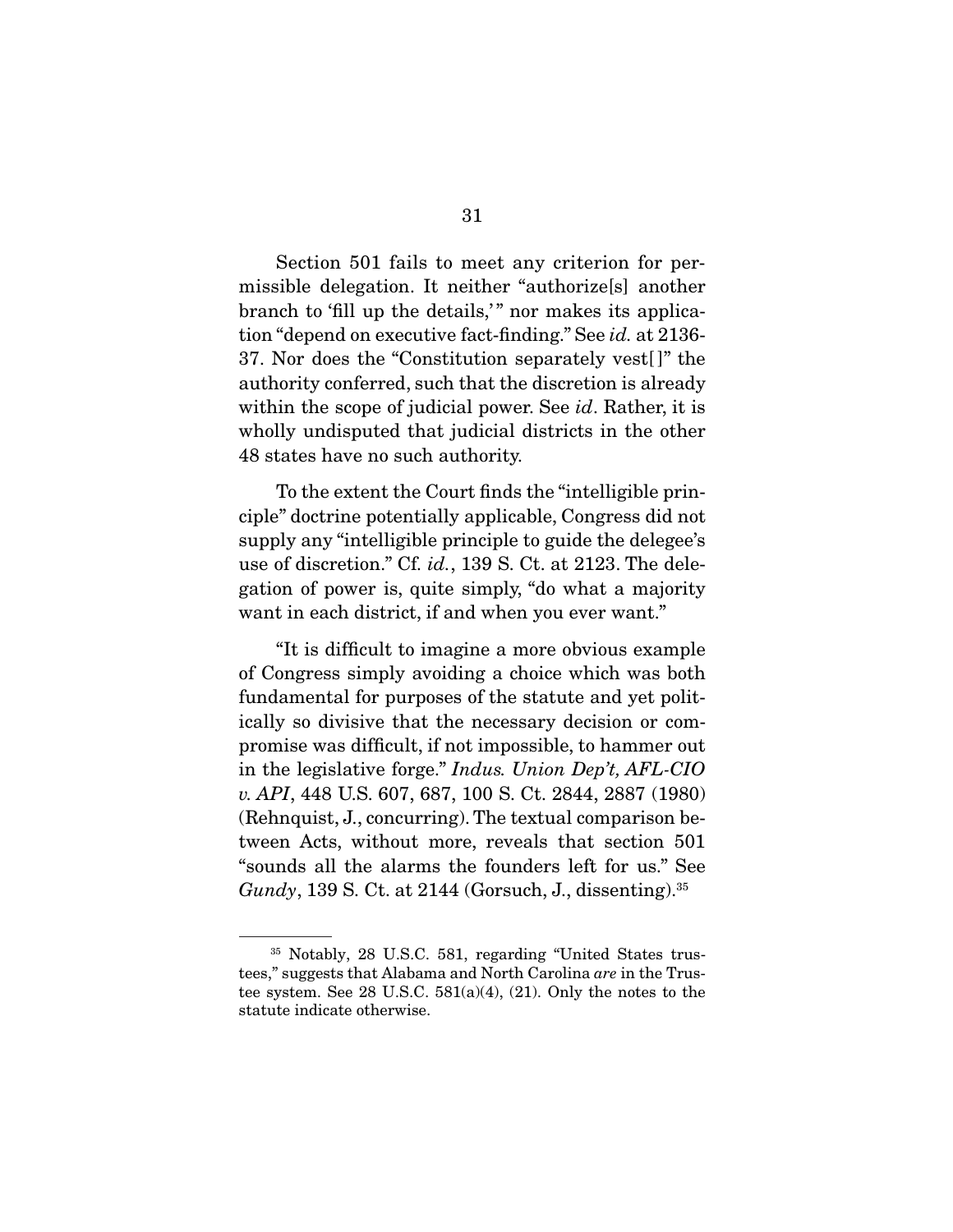4. In addition to the concern that states would frame their own bankruptcy laws and systems, the uniformity condition has been attributed to a desire to eliminate private laws of bankruptcy. The latter concern was expressed by Justice Rehnquist in *Ry. Labor Executives' Ass'n v. Gibbons*, 455 U.S. 457, 102 S. Ct. 1169 (1982). *Gibbons* struck down an act which "[b]y its terms . . . applie[d] to only one regional bankrupt railroad." 455 U.S. at 470, 102 S. Ct. at 1177. In so ruling, the Court noted that the "uniformity requirement was drafted in order to prohibit Congress from enacting private bankruptcy laws." 455 U.S. at 472, 102 S. Ct. at 1178. While section 501 does not identify an individual debtor, it was passed at the behest of federal courts in two states for the sole purpose of preserving their power, and is, in a sense, a "private bankruptcy law."

#### **CONCLUSION**

--------------------------------- ♦ ---------------------------------

 Piling one constitutional infirmity on top of another, Congress not only violated the Bankruptcy Clause, but also improperly delegated its authority thereunder—all in an unprecedented attempt to appease the bankruptcy bench and bar in two states. As the systems espouse markedly distinct approaches and power differentials, it was just a matter of time before systemic differences could no longer be ignored. And, with bankruptcy judges in both systems recognizing the distinctions as affecting the cases before them, that time has now come.